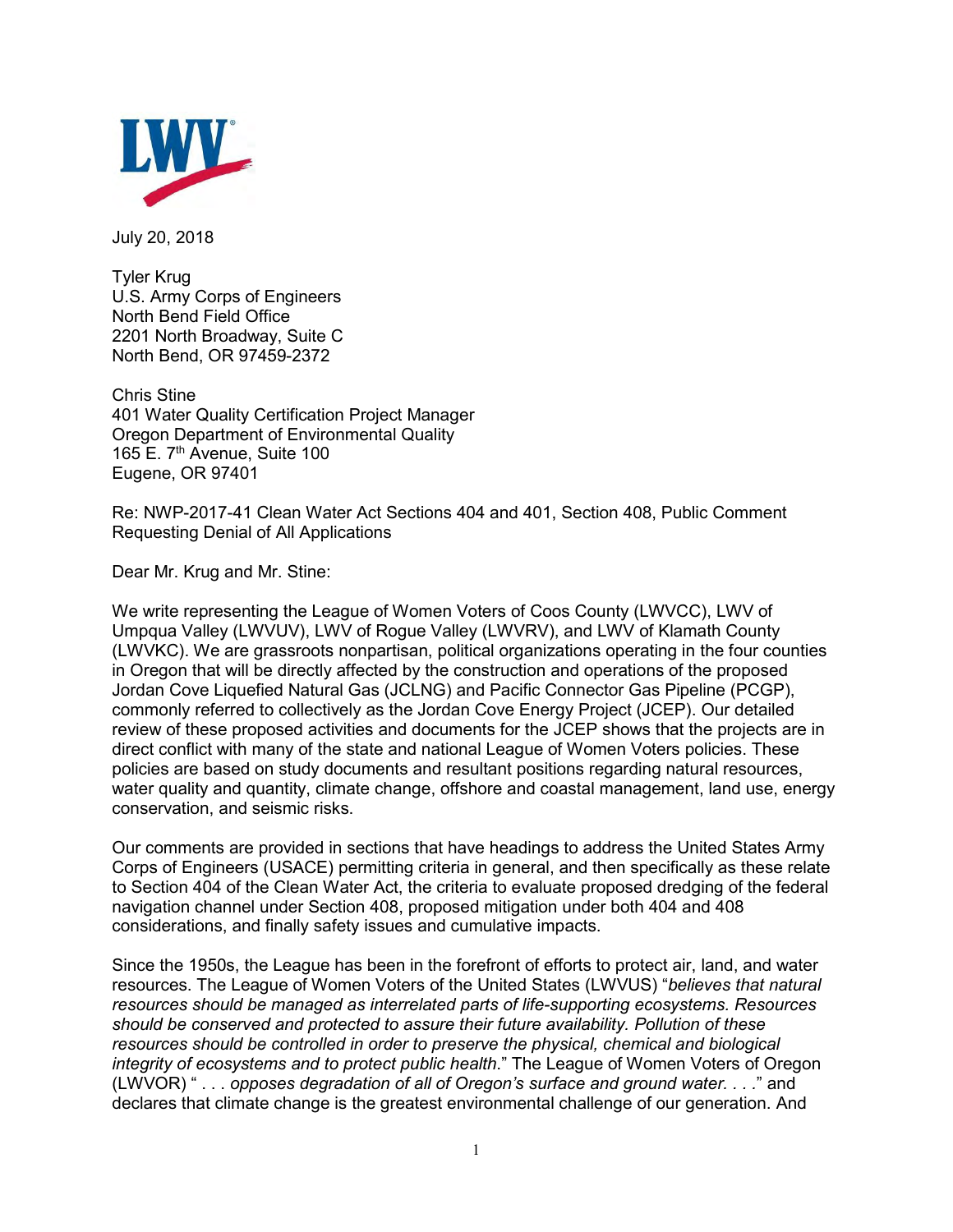finally, at the 2018 National LWV Convention, the following resolution passed: "*The League of Women Voters supports a set of climate assessment criteria that ensures that energy policies align with current climate science. These criteria require that the latest climate science be used to evaluate proposed energy policies and major projects (*emphasis added*) in light of the globally-agreed-upon goal of limiting global warming to 1.5 degrees C, informed by the successful spirit of global cooperation as affirmed in the UN COP 21 Paris agreement*." We, as local Leagues, are part of the national and state LWV. Based on these positions and our understanding of the likely impacts of the proposed JCEP on critical environmental resources and communities in our areas, the LWVCC, LWVUV, LWVRV, and LWVKC submit jointly this comment on JCEP's applications for a Clean Water Act Section 404 and Section 408 of the Rivers and Harbors Act permits under consideration by the USACE. Herein we will also provide some initial information pertinent to the Clean Water Act Section 401 permit JCEP seeks from the Oregon Department of Environmental Quality (DEQ); we will submit an additional, separate comment to that agency by August 20, 2018, as well.

### **For reasons we provide in this comment, we respectfully but strenuously urge that the USACE and DEQ deny the abovenamed permit applications.**

# **USACE PERMITTING CONSIDERATION CRITERIA**

According to the Corps' "Permitting Process Information" publication, in considering whether to approve or deny an application the USACE must consider: *"1. The relevant extent of public and private need for the proposed work; 2. Where unresolved conflicts of resource use exist, the practicability of using reasonable alternative locations and methods to accomplish the objective of the proposed structure or work; and 3. The extent and permanence of the beneficial and/or detrimental effects the proposed structure or work is likely to have on public and private uses to which the area is suited."* The publication goes on to state that, "No permit is granted if the proposed project is found to be contrary to the public interest." <sup>1</sup> **After carefully reflecting on each of these required points of consideration (restated below), we contend that the JCEP is contrary to the public interest and all applications should be denied.**

# **"#1. Relevant extent of public and private need for the proposed work."**

We believe, pursuant to consideration criterion #1, that the JCEP is intended to serve the needs of a private, foreign corporation and it is inappropriate for the resources and interests of the State of Oregon, federal public lands, businesses, private landowners, and the public to be sacrificed to that end. Any public need the project may serve is incidental and temporary and in comparison to the detriments and costs to the state, its resources, and its people inconsequential.

As per the USACE Public Notice, the stated Project Purpose for the JCEP construction activities is ". . . to export natural gas derived from a point near the intersections of the Gas Transmission Northwest Pipeline system and Ruby Pipeline system."<sup>2</sup> In other words, the Project Purpose is to execute all of the activities described on pp. 2-9 of the Public Notice [and in JCEP's application to the Federal Energy Regulatory Commission (FERC)], is to facilitate the export of natural gas for the benefit of a private, for profit corporation whose goal is to enrich its

 $\overline{a}$ <sup>1</sup> "U.S. Army Corps of Engineers Permitting Process Information."

[https://www.lrl.usace.army.mil/Portals/64/docs/regulatory/Permitting/PermittingProcessInformation.pdf.](https://www.lrl.usace.army.mil/Portals/64/docs/regulatory/Permitting/PermittingProcessInformation.pdf), p. 2.  $<sup>2</sup>$  Ibid.</sup>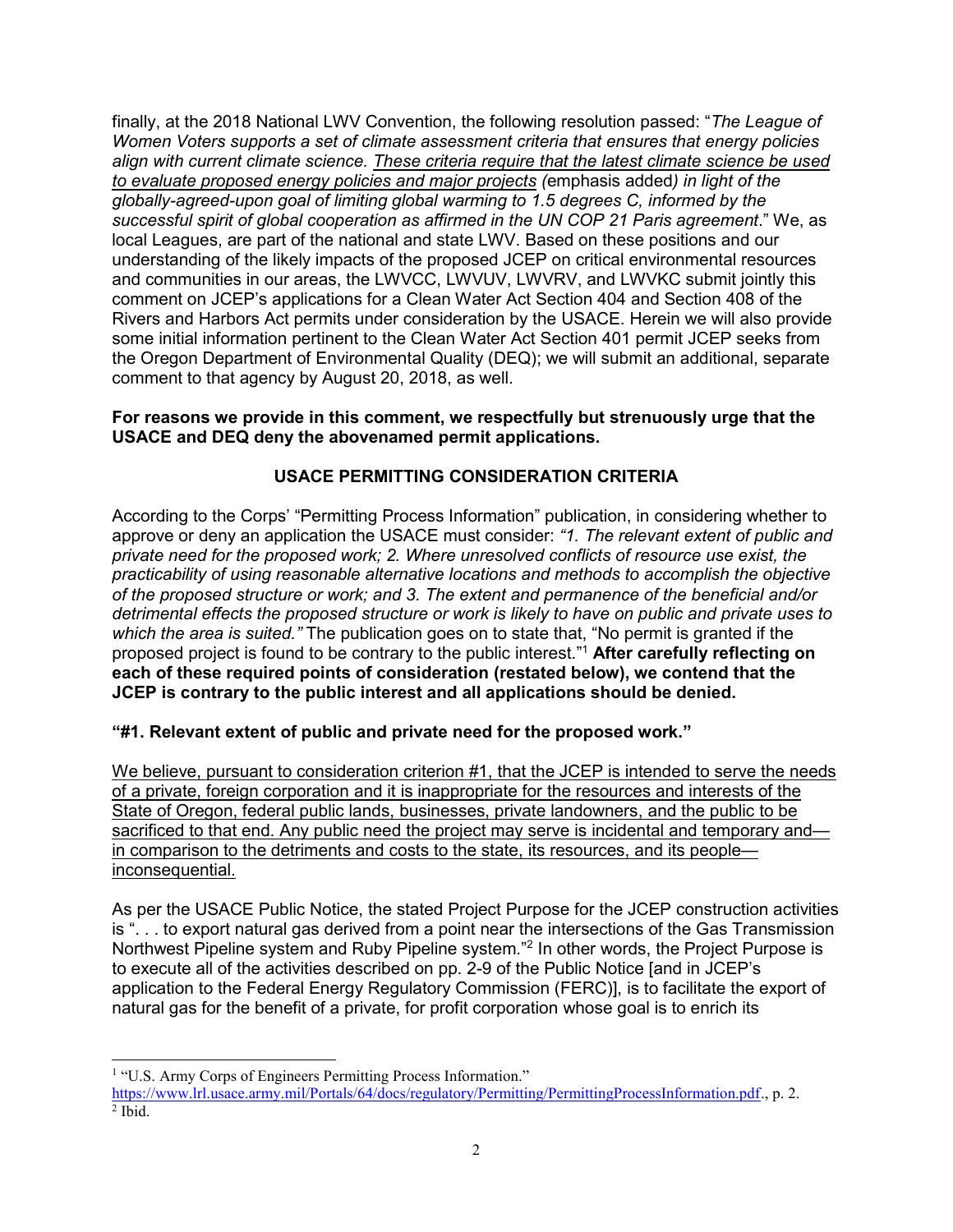shareholders. We believe there is *no public interest* or common good *need* intended to be served here.

Additionally, the Project Purpose does not include providing energy to any Oregon or U.S. residents. It is all destined for export to foreign countries. Furthermore, the natural gas could be sourced, from partially to fully, from Canadian plays. There is nothing in the JCEP application to FERC to prohibit Pembina, the Canadian parent company, from booking up to 100 percent of the pipeline's capacity from the land-locked Montney gas field in British Columbia. This means that, even if U.S. decision-makers believe it is acceptable to retain a national energy policy focused on fossil fuel development—despite clear evidence that this is neither a wise nor a prudent course—JCEP is potentially *not in the national interest*. But regardless of where the fracked gas is sourced, JCEP offers very little in terms of short-term benefits, and even less for the long term, to balance against the extensive detriments to the people of Oregon and the American people.

#### *"# 2.* **Practicability of using reasonable alternative locations and methods to accomplish the objective of the proposed structure or work."**

Pursuant to consideration criterion #2, the Public Notice is devoid of information needed for meaningful response to this criterion as we attempt to participate in this opportunity for comment. We intend to discuss several of the many unresolved conflicts of resource use that exist, as will other commenters. But the Public Notice provides nothing to reflect, or allow consideration of, "alternative locations or methods." We are aware that the National Environmental Policy Act (NEPA) process requires full discussion of alternatives, but for unexplained reasons, for the current iteration of the Jordan Cove Energy Project application, a decision has been made to put a number of state and federal permit applications out for public comment before the Applicant has even finished submitting required information for the NEPA process, including regarding alternatives.

#### **"# 3. The extent and permanence of the beneficial and/or detrimental effects the proposed structure or work is likely to have on public and private uses to which the area is suited."**

We believe that the JCEP application is contrary to the public interest and that the USACE's "Public Interest Review" should result in denial of relevant permit applications.

The USACE's "Permitting Process Information" publication stresses the "central role" of public involvement in the Corps' regulatory program and states that, "The Corps public interest review is the main framework for the overall evaluation of projects . . . . [which evaluation] requires the careful weighing of all public interest factors relevant to each particular permit application."<sup>3</sup> The Public Notice to which we are responding verifies that those same factors will be utilized by the USACE in its consideration of JCEP's application for a permit under Section 404 of the Clean Water Act. Project evaluation under Section 408 of the Rivers and Harbors Act of 1899, states that, "If the potential detriments are found to outweigh the potential benefits, then the [U.S. Army Corps of Engineers Portland] District may determine the proposed alteration [of a Federally Authorized project] is injurious to the public interest."<sup>4</sup> We offer the following discussions pertinent to many of the factors outlined in the USACE's "Public Interest Review:"

<sup>3</sup> Ibid., p. 3.

<sup>4</sup> Ibid., p. 11.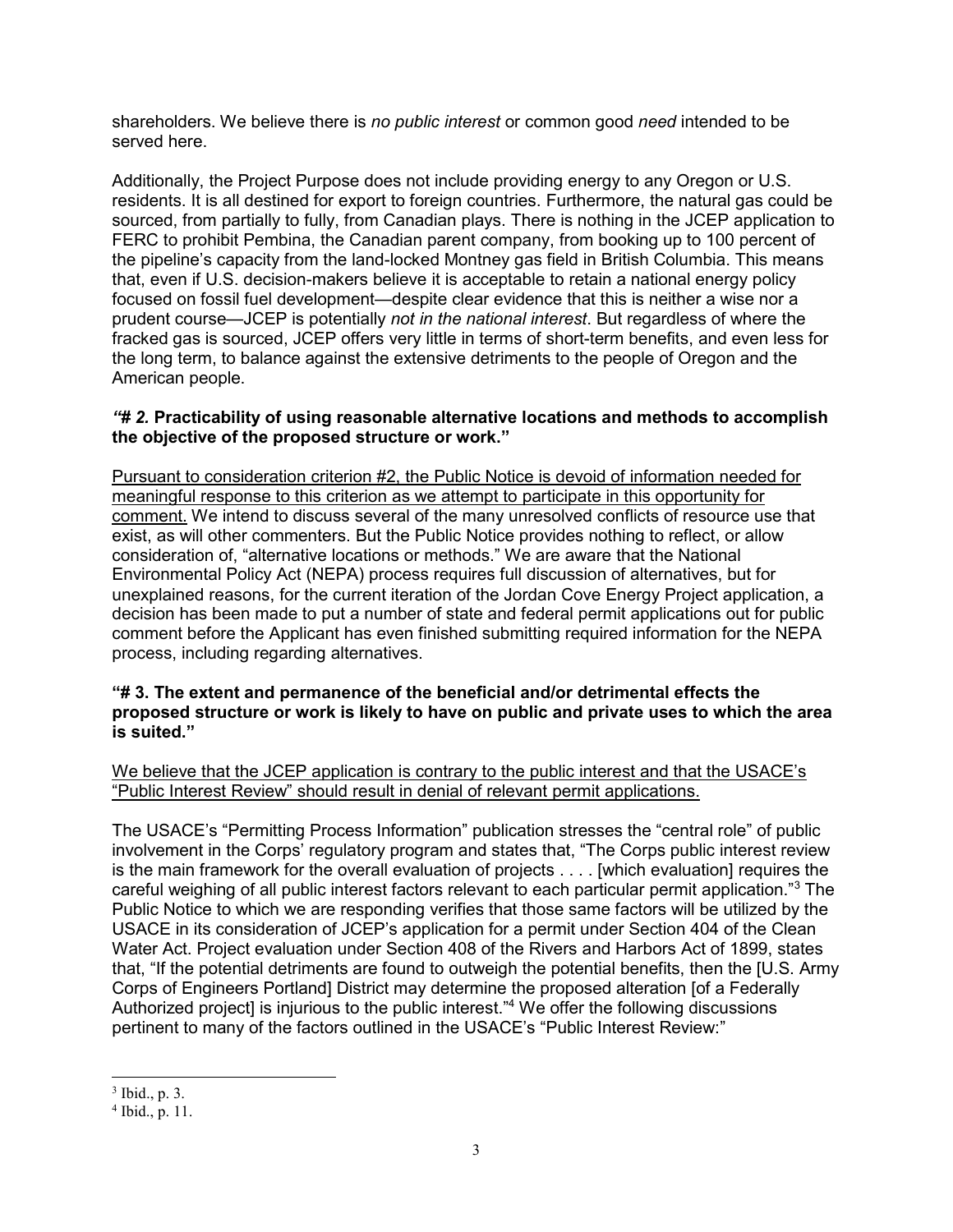- **Navigation.** While the application notes "Navigational Reliability Improvements" to be attained by dredging of the Federal Navigational Channel, there is no evidence that a deeper and wider channel is necessary for any purpose other than to allow the Applicant to accomplish their commercial goals. If constructed, the enormity and unique needs of an LNG export operation of this nature can be expected to take precedence over all other uses of the channel. The only two other LNG facilities in the U.S. are situated in ports with less complex multiple uses and without the limited geography of Coos Bay. Navigation in and around the project facilities in the Coos Bay by all other users will necessarily be curtailed and disrupted to make way for the tanker and facility operations. As a result of the proposed alterations in the channel and berthing areas, there will be deballasting and movement of tankers that will likely complicate the hydrological features of the bay near the facility. With the explosive nature and risks to safety, existing recreational and commercial shipping in the area would be affected. This proposed dredging and construction, as well as operation of the facility will restrict in significant ways all other commercial and recreational water uses including fishing, a public trust right in Oregon.<sup>5</sup> We will discuss matters related to dredging of the Federal Navigation Channel associated with the current application in more detail below at "SECTION 408 (33 U.S.C. 408)"
- **General environmental concerns.** These will be addressed in various places in this comment. Many of the environmental impacts of the terminal and associated facilities must be dealt with separately from the pipeline, but the cumulative effects must consider both components. We note here that this project has impacts at multiple scales—from local to state, national to global—by creating 36.8 million metric tons (MMT) of lifecycle greenhouse gas (GHG) emissions annually for at least 30 years of projected operations.<sup>6</sup> Oregon is far from being on track to meet its GHG emissions goals of 10 percent below 1990 levels by 2020 and 75 percent below 1990 levels by 2050.<sup>7</sup> That projection is based on the assumption that the Boardman Coal Power plant will be closed in 2020. It does *not* take into account the 2.6 MMT per year of "new," in-state emissions that would be generated if the JCEP were to be built. It is sobering to realize that, if JCEP were to be built and if Oregon were to manage to meet its GHG goal for 2050 of 14.1 MMT/year, 16% of Oregon's GHG emissions would be squandered to support this corporate enterprise's operations without delivering one kilowatt hour of energy to Oregonians. While Jordan Cove spokespersons continue to suggest that there *could* be natural gas service to Oregonians residing near the pipeline, it appears that their application to FERC does not request authorization for that. There is little on a cost-benefit balance sheet to weigh against the momentous environmental detriments—from GHG emissions to water degradation to harm to fish and wildlife to increased risk of wildfire to risks of spreading of invasive species to disruption of water rights, and other deleterious effects that this project would pose.
- **Wetlands.** USACE's "Permitting Process Information" states that, **"**A fundamental principle of the Section 404(b)(1) guidelines is that dredged or fill material should not be discharged into wetlands and other waters, *unless it can be demonstrated that the*

 $\overline{a}$ <sup>5</sup> *Oregon Shores Conservation Coalition v. Oregon Fish and Wildlife Commission*, 62 Or 481, 493 (1983).

<sup>6</sup> Oil Change International, *Jordan Cove LNG and Pacific Connector Pipeline Greenhouse Gas Emissions Briefing,* January 2018, http://priceofoil.org/2018/01/11/jordan-cove-lng-and-pacific-connector-pipeline-greenhouse-gasemissions/.

<sup>7</sup> Oregon Global Warming Commission, *Biennial Report to the Legislature, 2017*, p. 24, http://www.keeporegoncool.org/reports/.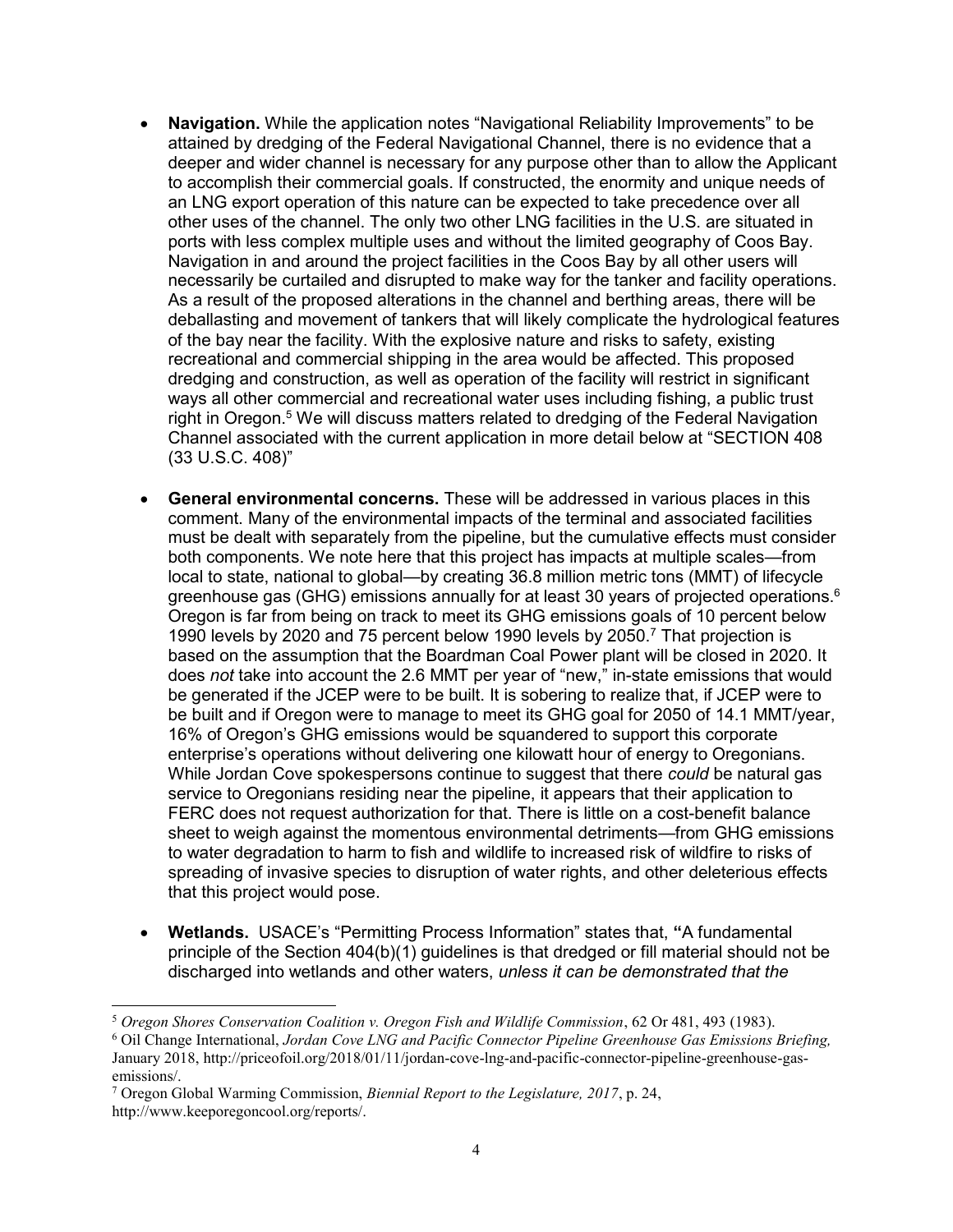*discharge will not have unacceptable adverse impacts on those waters*." 8 (Emphasis added.) DEQ must concern itself with this matter as well. Historically and to date, the Applicant has not only failed to demonstrate the absence of adverse impacts, they have not provided adequate information to allow the public, state, or federal agencies to identify and assess project impacts to wetlands. To underscore the deficiency, we note that the Oregon Department of State Lands (DSL) has just recently found it necessary to grant the Applicant's request for "suspended awaiting revision" status until the end of August 2018 on their Removal and Fill Application precisely because their Kentuck Slough and Eelgrass mitigation strategies are still inadequate. A total of six miles of wetlands will be impacted across all four affected counties. Resource Report 2 of JCEP's application to FERC inadequately describes the wetlands that will be impacted and misses entirely the fact that wetlands are ecosystems that are highly subject to disruption, degradation, and destruction. The Applicant acknowledges cumulative disruption of 169 acres of wetlands via construction of the Jordan Cove LNG Terminal and Liquefaction Facility, but dismisses that impact as "temporary," without regard for the fact that, even done right, living communities of flora and fauna disrupted by dredging, filling, earth-moving, draining, etc., may never recover. Their answer to these risks and certain negative impacts is the contention that all will be well under their Mitigation Plan. The USACE and DEQ must not assume that this plan provides an appropriate trade-off. See below at "Mitigation for Loss of Wetlands" for a detailed discussion of issues related to wetlands and JCEP's dredging and mitigation plans.

• **Economics.** We believe there is ample reason to find that, on balance, JCEP is likely to result in more economic detriments than benefits. The Applicant cites jobs as a benefit and we would agree that there is a need for good jobs in our state and local communities. However, we are not confident that this project will result in employment circumstances the Applicant describes. The number of temporary jobs claimed has been elevated from 2,000 in the previous submittal to up to 8,000 in the current application. The reason for the increase is unclear, since this project lacks the jobs associated with potential of construction of the power plant sector included in the earlier version. Around 100 permanent jobs are claimed. The Applicant implies, and supporters appear to believe, that these jobs will go to local, or at least state, residents. Over the decades, communities across the nation have learned that oil and gas projects don't necessarily deliver on those promises. One of the primary reasons is that the necessary skill sets workers need for a project of this magnitude and complexity must be gained by specialized training and experience. We question why Pembina would hire and pay the costs to train thousands of Coos County residents or southern Oregonians to lay 229 miles of 36-inch pipe through extremely challenging terrain when there are thousands of experienced pipefitters, welders, etc., in North and South Dakota, Pennsylvania, eastern Colorado, Texas, and so on who are looking for work? But full discussion of the claimed job creation benefit must also include factor in jobs lost as a result of the JCEP.

In the review of economics, many existing industries have potential to be harmed, e.g., oyster and other fishing, tourism, and private timber companies. The recreational fishing industry in Oregon has broadscale economic impact and is tied to trips out of regional bays. Recreational angling for finfish contributes substantially to coastal economies. Trip spending generated \$66.7 million in 2013 of total personal income to coastal economies and \$68.9 million in 2014. These numbers do not include shellfish harvesting trips that

<sup>8</sup> "Permitting Process Information," p. 4.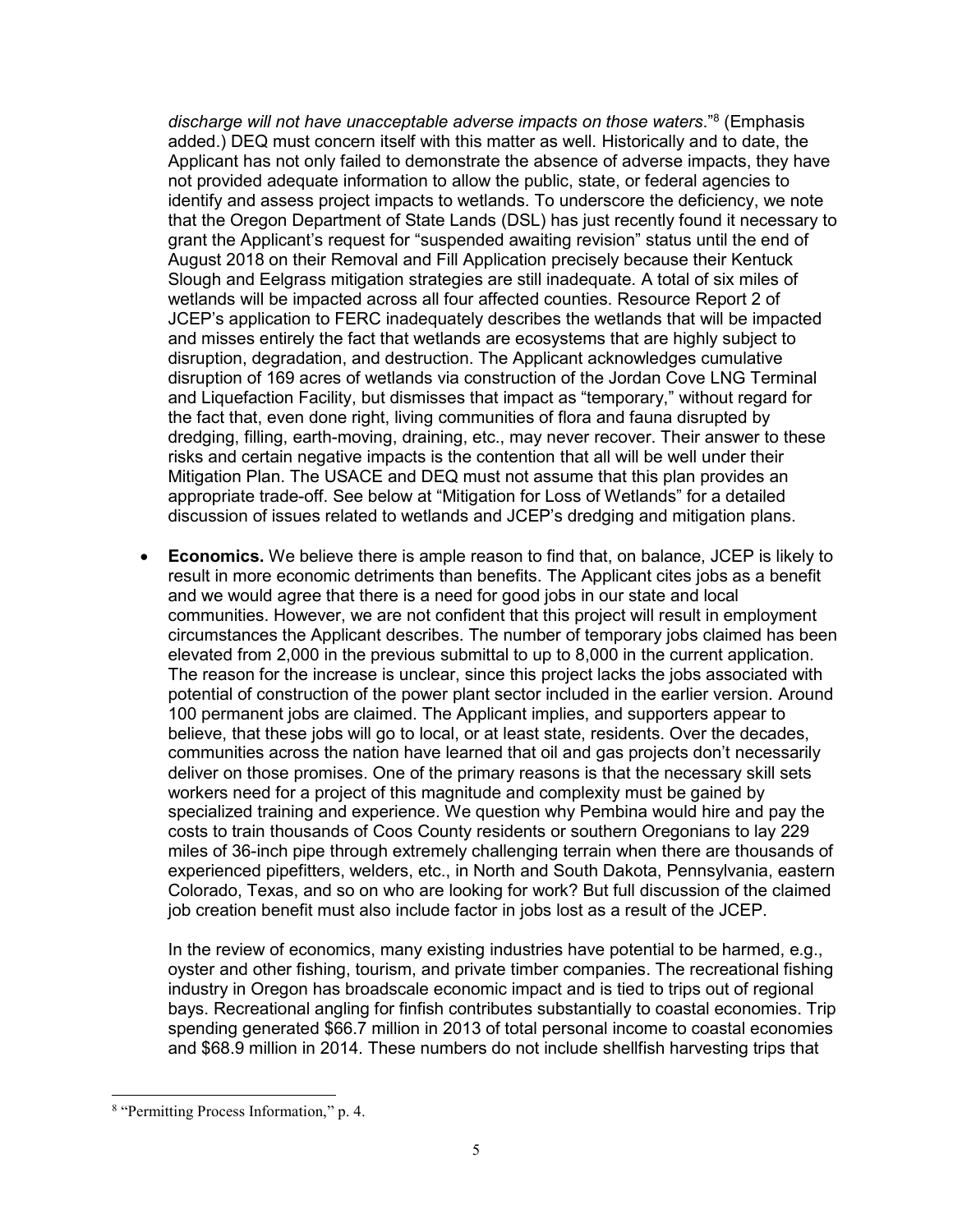are more tied to the bays.<sup>9</sup> In addition, the commercial fisheries and working waterfronts are essential sources of jobs and economic growth, according to the Oregon Coastal Zone Management Association (OCZMA), which conducts studies of Oregon's coastal economy and provides information to an extensive network of government and other agencies, aiming to improve the region's standard of living. "Fisheries also provide part of the overall ambience folks want to experience when visiting the Oregon coast or opting to live there. They help attract artists, writers and others, including a growing number of retirees, who in turn make their own contributions to an ever-changing diverse economy and culture. Travelers spend time watching and photographing the fishing fleets, and visitors often show up at the coast seeking fresh, locally caught seafood."<sup>10</sup> According to a recent report by Travel Oregon, visitor spending in Coos County supports more than 3,300 jobs—more jobs than Bay Area Hospital and the forestry/wood products industry combined. It generates \$1.5 million in local tax revenues.<sup>11</sup> To the extent that the JCEP would disrupt the above activities, the area would suffer losses in both jobs and tax revenues.

Tax revenue to counties is the other project benefit cited by the Applicant. No doubt, additional money will help the affected counties. However, the equation is far more complicated than just dollars-in. The costs to county government directly related to JCEP activities—especially Coos County where the majority of construction will occur—will be significant; these must be factored into any responsible balancing of benefits and detriments. Socioeconomic studies and law enforcement records show that boom projects of this type can lead to community disruption of many sorts that put strains on local and state government budgets and service capacity, e.g., domestic violence, drug and alcohol abuse, increased crime, and homelessness. Communities that host boom and bust economic events such as in Wyoming, Utah, Colorado, the Dakotas, and Louisiana, have found their economic development has down sides. During the boom phase, they struggle, often unsuccessfully, to meet adequately the shared and disparate needs of both temporary and permanent residents. When boom projects end, there are employment constrictions and other economic complications.<sup>12</sup> And project-wide, the expected costs can include lost forest and agricultural productivity on the pipeline route, decreased property values, increased fire danger and costs, landslide events and road repair, water resource loss and quality degradation, invasive species risks, and damage to fish and other ecosystem services. There is the potential for additional costs later in the life of the project that may have to be borne by local governments, as well. One notable example is costs to eventually decommission and clean up the site. We have not seen evidence that JCEP has completed binding agreements with local governments and other government agencies to accomplish that. Those costs could exceed tax revenues and even constitute a sizable net loss to communities and tax payers.

We noted above that the JCEP will provide no energy to U.S. customers; it may also raise domestic gas prices. Industrial Energy Consumers of America (IECA) has

<sup>10</sup> Terry Dillman, "Oregon Ports Stimulate Coastal, State Economy," *Fisherman's News,* May 1, 2013.

<sup>9</sup> *Oregon Marine Recreational Fisheries Economic Contributions in 2013 and 2014, Revision 2.2,* prepared by The Research Group, LLC for Oregon Department of Fish and Wildlife and Oregon Coastal Zone Management Association, September 2015.

<sup>11</sup> Nicolas, A. Johnson, "Visitor spending data released by Travel Oregon," *The World,* July 16, 2018.

 $12$  Numerous studies support this contention, for example Bret A. Weber, Julia Geigle, and Carenlee Barkdull, "Rural North Dakota's Oil Boom and Its Impact on Social Services," *Social Work,* January 2014, pp. 62-72 and Ruth Seydlitz, Shirley Laska, "Social and Economic Impacts of Petroleum 'Boom and Bust' Cycles," U.S. Department of the Interior, Minerals Management Service University Research Initiative, June 1994.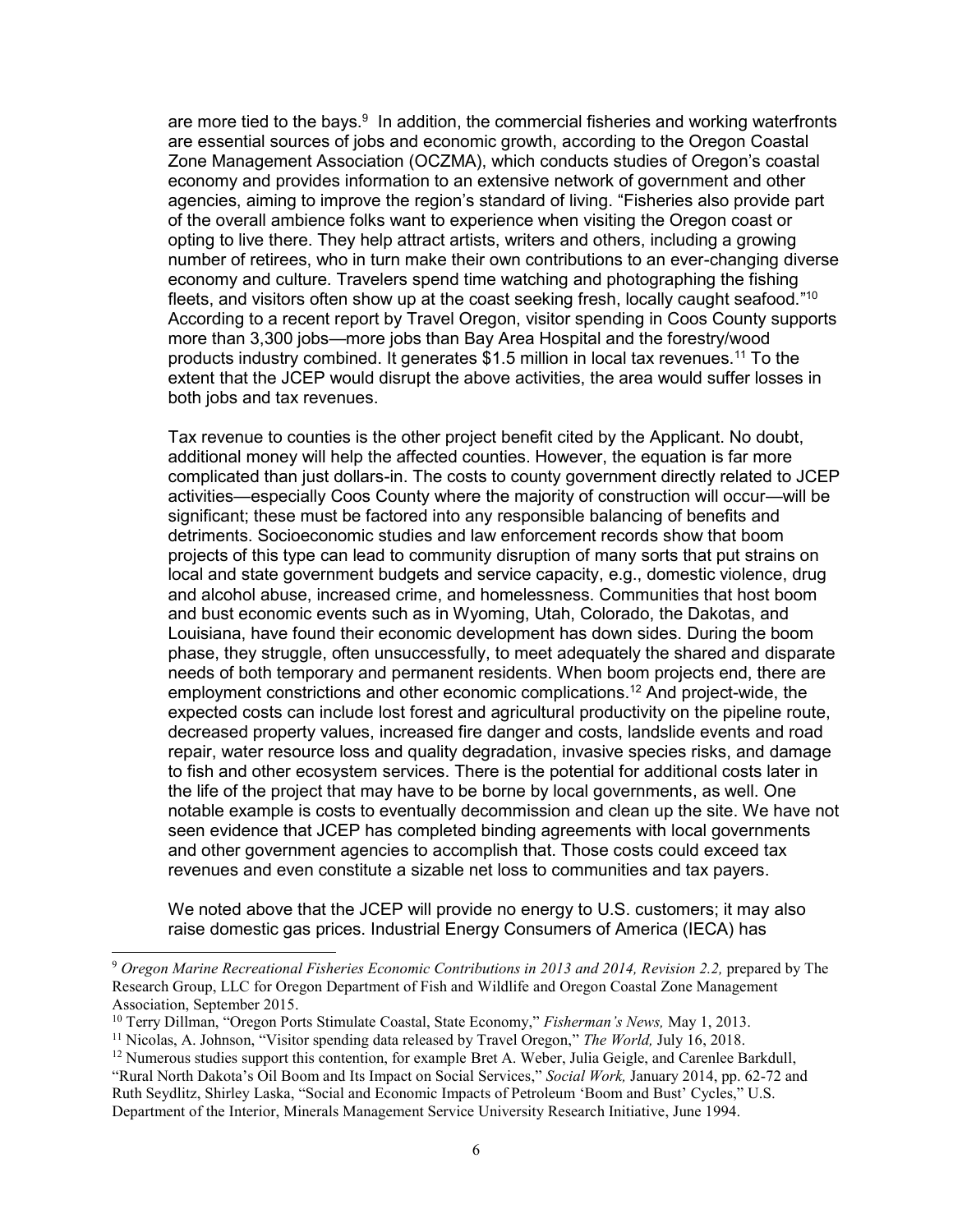submitted detailed communications to FERC in opposition to the project, including this concern. IECA is an association of energy-intensive, trade-exposed (EITE) manufacturing companies. They stated in one filing, "EITE industries use 75 percent of the natural gas and 73 percent of electricity consumed by the manufacturing sector and would be negatively impacted if natural gas prices increase as a result of exporting LNG. EITE industries account for over 40 percent of all manufacturing jobs."<sup>13</sup>

• **Fish and wildlife values**. The Corps in its "Public Notice" stated that its "preliminary review indicates the described activity may affect threatened or endangered species or their designated critical habitat." (p. 12). The presence of federally protected species in the area of impact will require consultation with federal partners, as well as Indian tribes. The JCEP project will disrupt the critical habitat of federally protected aquatic species, including Coho Salmon (*Oncorhynchus kisutch*) and Green Sturgeon (*Acipenser medirostris*). Indian Tribes, NOAA fisheries, and the State of Oregon have worked hard to restore the salmon populations in the south coast. The State has invested significant amounts of Oregon taxpayer money to restore water quality and salmon in all six of the sub-basins that would be affected by the JCEP—the Coos, Coquille, South Umpqua, Upper Rogue, Upper Klamath, and Lost River sub-basins. The Western Environmental Law Center (WELC) determined total expenditures by the Oregon Watershed Enhancement Board (OWEB) of over \$37 million. The *ESA Coho Salmon Recovery Plan*  produced by NOAA National Marine Fisheries Service outlines major threats, "Degraded water quality, reduced water quality, including high water temperatures, and increased fine sediment levels affect Coho Salmon production in several populations. Increased water temperature is the primary source of water quality impairment for Oregon Coast Coho Salmon, and rising water temperatures due to climate change could add to this problem. Land use activities have contributed to increased water temperatures in coastal streams by removing riparian vegetation, disconnecting streams from floodplains, and reducing streamflow through water diversions."<sup>14</sup>

The LWV of Umpqua Valley conducted a study of water issues on the Umpqua River in 2009.<sup>15</sup> The South Umpqua River is one of the nearly 500 waterways that would be impacted by the PCGP. The League found that over the last 100 years of forest management of both private and public lands, the South Umpqua River riparian zones have been severely degraded. The Umpqua is one of Oregon's most important producers of Spring Chinook, Fall Chinook, Winter and Summer Steelhead, Coho, and sea-run Cutthroat Trout. The Umpqua system accounts for more total and wild Coho spawners than any other river system in Oregon and about 15% of Coho spawners coast-wide.<sup>16</sup> Anadromous fish, such as Coho and Chinook Salmon and Steelhead (and resident Rainbow and Cutthroat) Trout, swim, feed and spawn in the rivers and streams of the Umpqua National Forest. In the 1930s, the entire South Umpqua watershed was inventoried, and the data were vastly different from present conditions. Historically, the South Umpqua was a larger producer of salmon than the North Umpqua. By the time of the study, the South Umpqua was too warm to support salmon in the summer. Coho, once abundant there, had declined significantly. Juvenile salmon must spend two to three years in their natal stream before going to the ocean. They must have adequate

<sup>&</sup>lt;sup>13</sup> Paul N. Cicio, President, Energy Consumers of America to FERC (filing), June 1, 2016.

<sup>14</sup> NOAA National Marine Fisheries Service, *ESA Coho Salmon Recovery Plan*, p. 6.

<sup>15</sup> League of Women Voters of Umpqua Valley, *Local Water Study, Phase One Report,* June 2009.

<sup>16</sup> *Partnership for the Umpqua Rivers Action Plan,* June 2007, p. 3.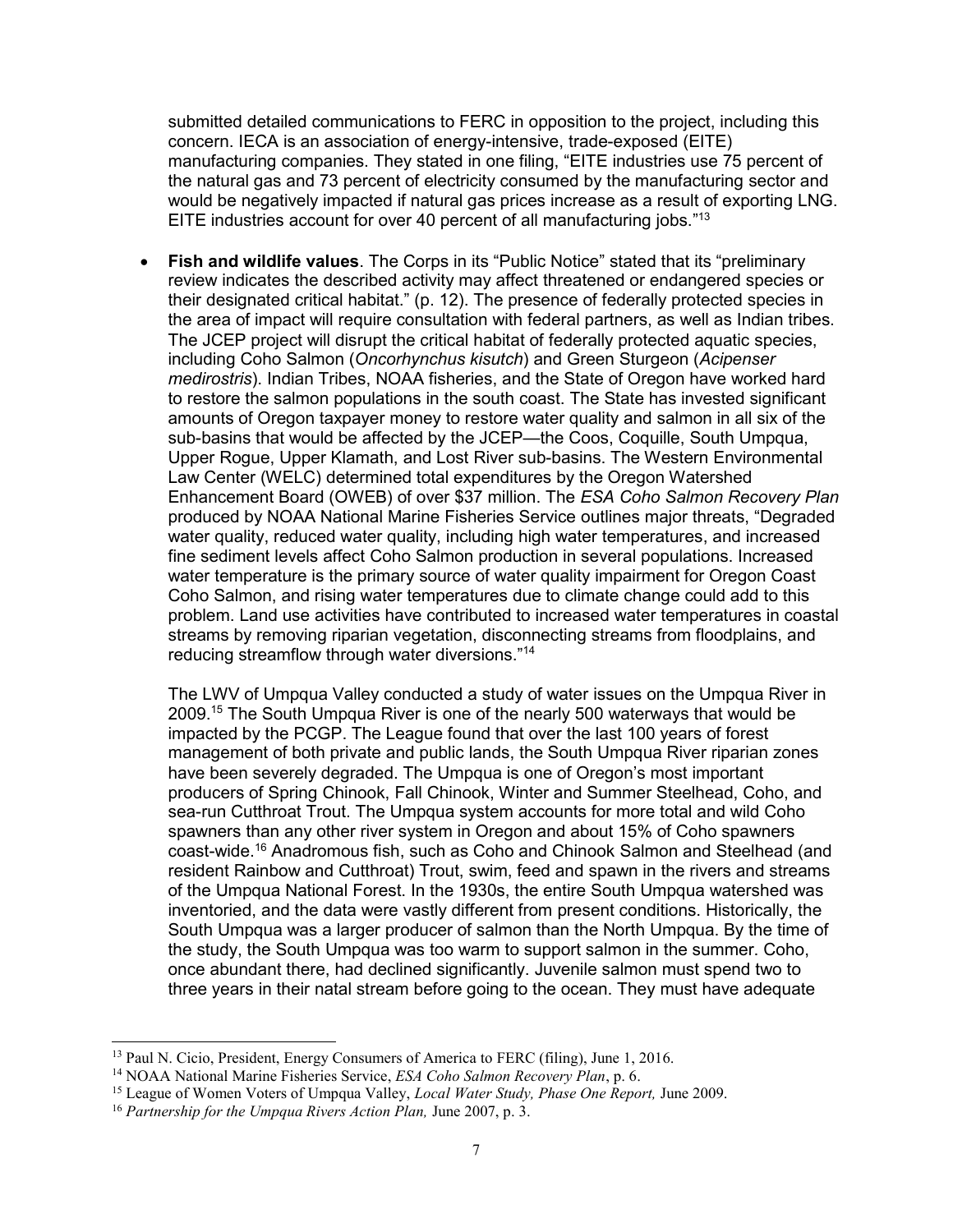stream flows and acceptable quality of fresh water.<sup>17</sup> Any construction associated with the PCGP in the South Umpqua River basin will almost certainly further degrade this already at-risk river and watershed and place the fish in even greater jeopardy.

Coos Bay is considered part of the critical habitat for the threatened distinct population of Green Sturgeon and provides important summer habitat for subadult and adult Green Sturgeon. According to the NOAA plan for recovery of sturgeon, "Road building (resulting in sedimentation), a proposed liquefied natural gas (LNG) project, dredging, urbanization (resulting in pollution and increased peak flows), commercial shipping, stream channelization, wetland filling and draining, and development and silviculture (resulting in the loss of large woody debris and forested land cover) . . . . " are threats to recovery.<sup>18</sup>

The Oregon Department of Fish and Wildlife (ODFW) has articulated on many occasions its numerous concerns about detrimental potential impacts of the JCEP to fish and wildlife. In its segment of the State of Oregon's Scoping Comment to FERC last fall, ODFW provided a list of issues related to various species of fish, mule deer, elk, and wolves and described its responsibilities and protective plans for each. They mentioned that mitigation plans would likely be needed for many issues, a practice we find troubling and will discuss below. However, we note ODFW's unique approach to potential negative impacts to Category 1 habitats. These are defined as, "coniferous old growth and late successional forest (a portion of this acreage with spotted owl and marbled murrelet use); vernal pool wetlands; mature oak woodlands; and rare plant habitat." Citing "The Fish and Wildlife Habitat Mitigation Policy," ODFW states, "The Department shall act to protect Category 1 habitats described in this subsection by recommending: (A) *avoidance* of impacts through alternatives to the proposed development action; or (B) *no authorization* of the proposed development action if impacts cannot be avoided."<sup>19</sup> (Emphasis added.)

Other fish and wildlife values are at risk with this development and are addressed in other sections of this comment.

• **Land use**. "The League of Women Voters of Oregon supports the Land Conservation and Development Commission (LCDC) as the statewide planning agency . . . . [and] the 19 statewide land use goals. . . . The League . . . supports policies that promote both conservation and development of land as a natural resource, in accordance with Oregon's land use goals."

The Applicant describes land use as follows: "Approximately 61.86 percent of the land crossed by the Pipeline is classified as Forest Land; 13.68 percent is classified as Agricultural Lands; 14.43 percent as Rangelands and 8.05 percent as Urban or Built-up Lands. The other land classifications combined (Water, Wetlands, Barren Lands) comprise about 2 percent of the Pipeline." 20

<sup>17</sup> LWVUV, p. 6.

<sup>18</sup> NOAA National Marine Fisheries Service Final Green Sturgeon Critical Habitat Biological Report – September 2009.

<sup>&</sup>lt;sup>19</sup> Ellen F. Rosenblum, Oregon Department of Justice to Kimberly D. Bose, Federal Energy Regulatory Commission, August 15, 2017, pp. 11-34.

<sup>&</sup>lt;sup>20</sup> PCGP Resource Report 8: Land Use, Recreation, and Aesthetics, p. 8.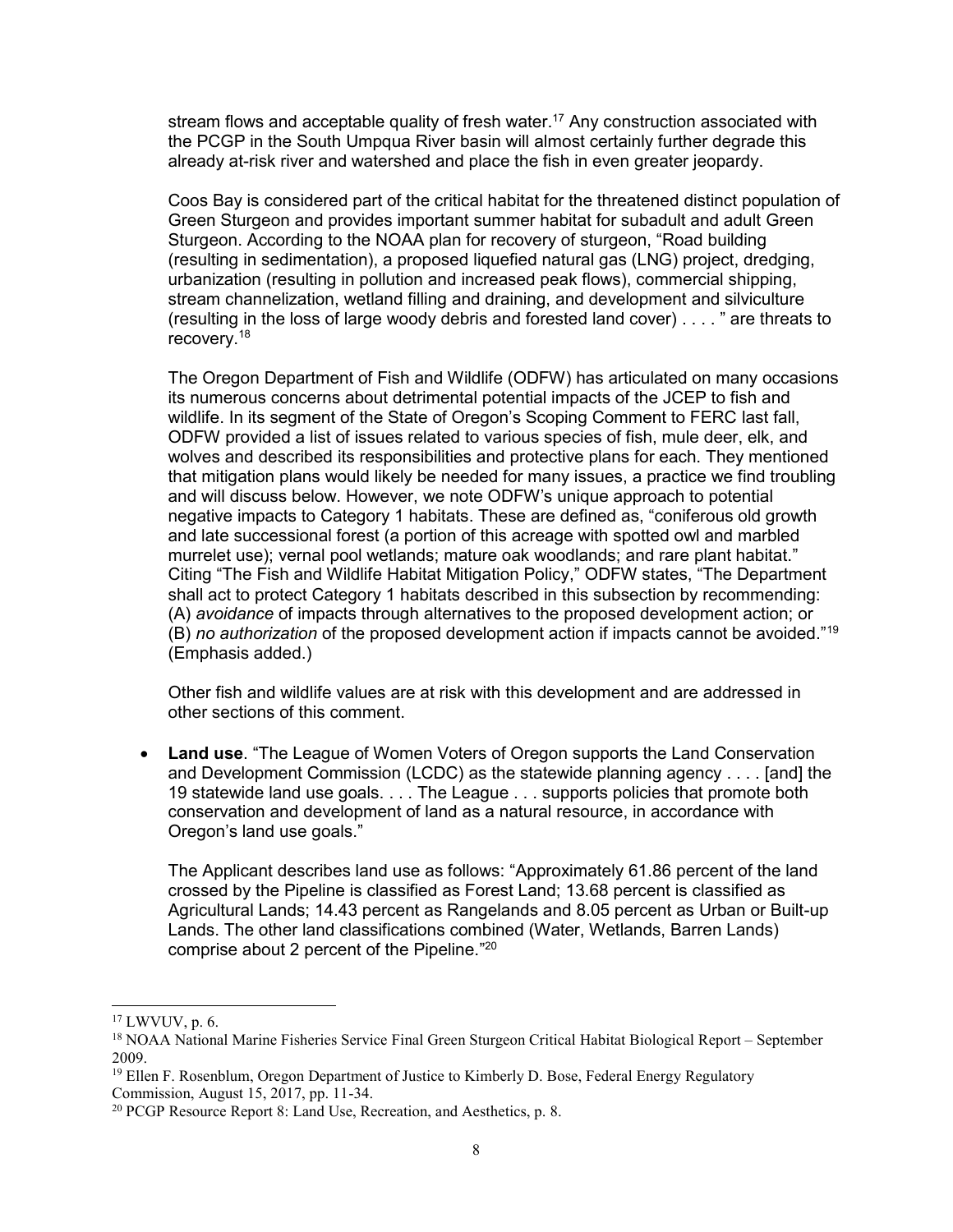Throughout the history of this project, there have been land use conflicts in at least two of the four affected counties—Coos and Douglas. Most recently, the Land Use Board of Appeals (LUBA) rejected Coos County's earlier approval of JCEP's application, finding that the County erred with respect to 1) its treatment of the public benefit and trust standard for the estuary, 2) impacts to Henderson Marsh bordering the terminal site, 3) dredge and fill impacts, 4) impacts of dewatering at the terminal site, 5) approval of the Southwest Oregon Regional Safety Center; and 6) reliance on suspended FERC permits.<sup>21</sup> There are currently three cases brought by four landowners against Douglas County pending in the Douglas County Circuit Court. The lawsuits are contesting the PCGP Conditional Use Permit extensions by the County and an amendment to the original permit to allow the pipeline to be used for export, rather than import, purposes. $^{22}$ The USACE is aware that the LUBA decision and other Land Use cases may have implications for a number of state and federal permits.

• **Conservation**. The control of invasive species is a required practice for all public land managers. A U.S. Forest Service directive states, "The Executive Order on Invasive Species, signed by the President on February 3, 1999 states that, federal agencies will use relevant programs and authorities to prevent the introduction of invasive species, and *not authorize or carry out actions* that are likely to cause the introduction or spread of invasive species *unless the agency has determined and made public documentation that shows that the benefits of such actions clearly outweigh the potential harm* and all feasible and prudent measures to minimize risk of harm will be taken in conjunction with the actions."<sup>23</sup> (Emphasis added.) Construction of this 229-mile, 36-inch pipeline that would require denuding a 95-foot-wide swath of vegetation promises the spread of invasive species. Seneca Jones Timber Company LLC owns 3,600 acres of private forest lands and believes their property and operations will be negatively affected in several ways by the PCGP. They discussed invasive species along with other detrimental consequences in a filing to FERC, "Pipeline corridors quickly become brushy areas with a high level of invasive species, such as scotch broom and blackberries. This project proposes reestablishing the pipeline right-of-way with grass. During the dry season, these grasses and brush varieties can contribute a substantial slash component that will be susceptible to forest fires . . . and will increase the risk to Seneca Jones Timber Company, LLC's forest land. The potential for invasive species to spread to our property requires mitigation to maintaining tree growing sites and increases our operational costs."<sup>24</sup> This discussion by Seneca corroborates our contention that invasive species may proliferate and add to the negative cumulative project impacts on timber values, as well as underscores the potential for negative economic impacts of the project on existing industries, in this case, private timber companies. The recurring requirement for this action—that benefits outweigh the detriments—is called into question by the Seneca example.

<sup>21</sup> Oregon Shores Conservation Alliance, "Land Use Board Blocks Jordan Cove Permit," 2016.

<sup>22</sup> Communication with Stacey McLaughlin, Plaintiff, July 13, 2018.

<sup>&</sup>lt;sup>23</sup> USFS, "Direction for the development of noxious weed prevention and management practices," National Policy Forest Service Manual (FSM) 2080 Noxious Weed Management, citing Executive Order on Invasive Species (Feb. 3, 1999) and "Stemming the Invasive Tide, Forest Service Strategy for Noxious and Nonnative Invasive Plant Management." PCGP, Resource Report 7.

<sup>&</sup>lt;sup>24</sup> "Motion to Intervene of Seneca Jones Timber Company, LLC," FERC Dockets CP17-494-000, CP17-495-000.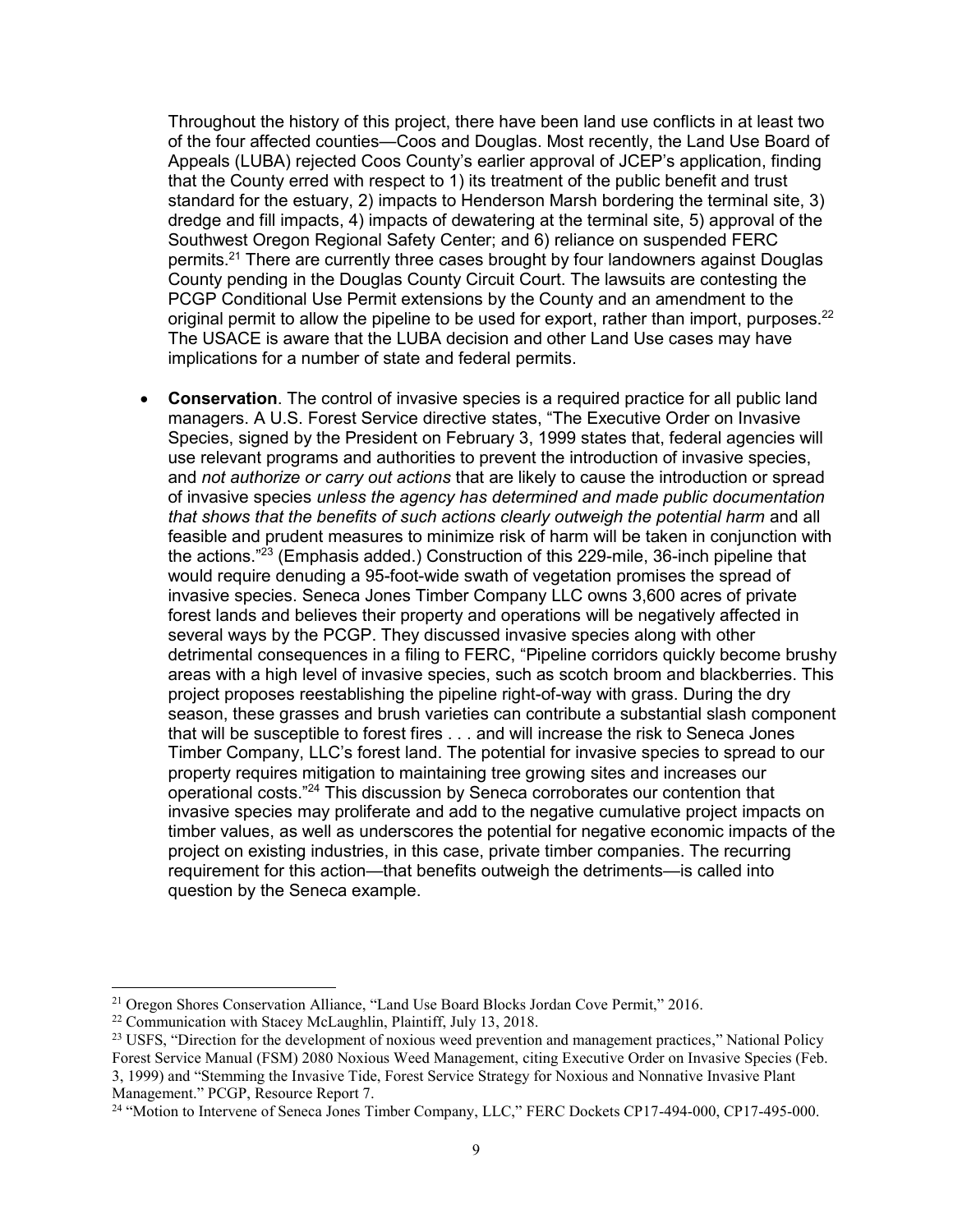Another conservation issue relates to prevention of timber and habitat loss due to destructive wildfire.<sup>25</sup> The substantial increase in human and equipment activity in heavily timbered areas during pipeline construction can by itself be expected to increase the risk of fire; 62 percent of the pipeline route is forested. As the Public Notice indicates, PCGP plans to construct 229 miles of pipeline simultaneously in five sectors. For various reasons, the Applicant indicates that pipeline construction would take place during the "dry season" (apart from some areas of Klamath County where the Applicant has agreed to construction during the winter months to avoid disrupting irrigation practices). In an average year in southern Oregon, that would put the construction phase for the bulk of the pipeline from mid-May or early June through October. However, the Applicant has committed to avoid construction activities in certain areas along the pipeline route during critical bird nesting and other wildlife protection periods. That will push the construction period further into the summer. It seems unavoidable to conclude that, in order to meet company timelines and stay within budget, pipeline construction—involving the use of feller-bunchers, chainsaws, bull-dozers, track-hoes, and other heavy equipment, as well as blasting—would need to take place across four southern Oregon counties under high to extreme wildfire risk conditions. The various entities that work to prevent, control, and fight wildfires have restrictions on far less aggressive and concentrated activities than pipeline construction during a growing number of summer months. Will these restrictions be waived for this project? Once the pipeline is installed, will their presence inhibit standard wildfire fighting practices? Oregon and other western states are already facing increasing wildfire occurrence and intensity and are suffering increasing monetary, resource, and private property losses, as well as negative health consequences and loss of life due to fires exacerbated by current drought and rising temperatures. Governor Kate Brown has declared drought emergencies for a number of Oregon counties in 2018, including Douglas and Klamath Counties. <sup>26</sup> How is it acceptable to allow this project that so clearly would dramatically increase the risk of wildfire to go forward?

• **Historic properties/Cultural resources.** The Karuk Tribe, Klamath Tribes, Yurok Tribe, Round Valley Tribe, and the Confederated Tribes of Coos, Lower Umpqua, and Suislaw Indians have all expressed deep concerns about cultural resources that would be endangered, destroyed, or otherwise harmed by the JCEP. They have also noted repeated failures of governmental entities and the Applicant to properly and lawfully consult them regarding the project. For example, the Karuk Tribe said this to FERC in their request for formal, government-to-government consultation: "For the Karuk Tribe, cultural resources need to be understood in the context of a living culture, of all species and not just humans within the environment, and within a defined Klamath Riverscape. The Klamath River is on course to be substantially restored by 2021 by the removal of four dams upstream. The Pacific Connector project would cross under the Klamath River in the vicinity of Klamath Falls. It threatens the integrity of Karuk cultural resources, and of the lifeways of the Karuk people, by threatening the fish on this vital salmon-rearing watershed."<sup>27</sup> The Klamath Tribal Council stated that ". . . the Klamath Tribes strongly oppose the Pipeline because a significant portion of the proposed construction would take place on lands that are within the traditional territory of the Klamath Tribes, where there are located many significant cultural resources and waters of current and historical

<sup>&</sup>lt;sup>26</sup> Oregon Governor's Office, "Governor Kate Brown Declares Drought Emergencies for Baker and Douglas Counties," Press Release, June 18, 2018. Holly Dillemuth, "Gov. Brown signs drought declaration," *Herald and News,* March 14, 2018.

<sup>&</sup>lt;sup>27</sup> Alex R. Watts-Tobin, Ph.D., Karuk Tribe THPO/Archaeologist to Kimberly Bose, FERC, May 3, 2018.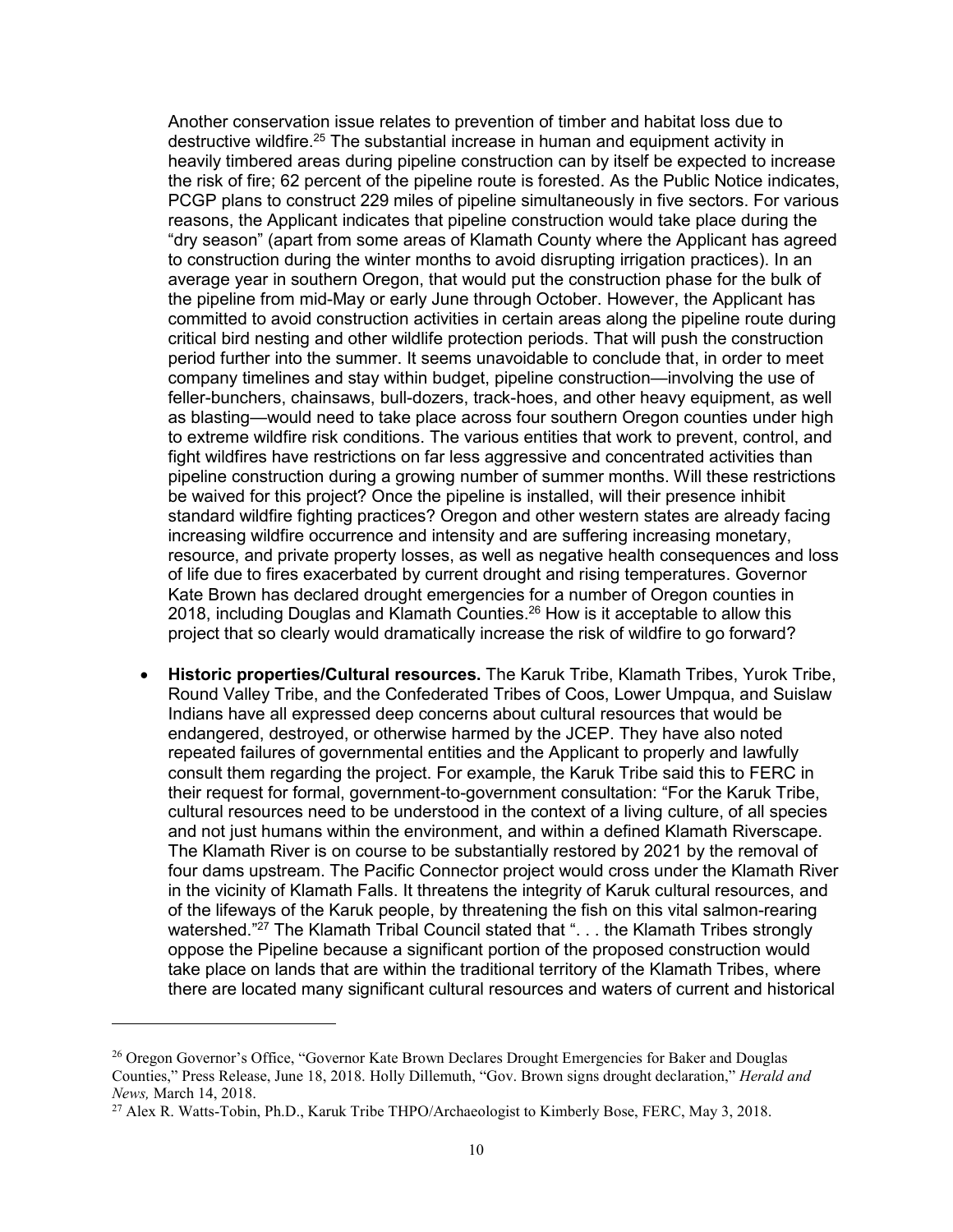and spiritual importance to the Tribes. The Klamath Tribes have a long-standing policy that all cultural and traditional sites are sacred, and therefore any risk of disturbance to human remains and cultural sites is unacceptable."<sup>28</sup> To our knowledge, the Confederated Tribes of Coos, Lower Umpqua, and Suislaw Indians have not formally opposed the JCEP, but they stress the ". . . specific problems faced by the Confederated Tribes, and by our neighboring Tribes, as we have struggled to compel FERC and USACE to consult openly and willingly with our Tribes, and to compel FERC and USACE to adequately address the many concerns we have raised about the archeological resources, human burials, and sacred places that will be utterly destroyed if the Jordan Cove LNG project is approved as currently designed."<sup>29</sup> Tribal spokespersons for the Confederated Tribes of Coos, Lower Umpqua and Siuslaw, the Klamath Tribes, the Yurok Tribe, and the Cow Creek Band of Umpqua Tribe of Indians shared their concerns about the impacts of the JCEP at the June 8, 2018 meeting of the Oregon Environmental Justice Task Force in Klamath Falls. At the end of the meeting, the Task Force concluded that the project is not in the best interests of the State of Oregon and indicated that they would convey that finding to the Governor and other decisionmakers. <sup>30</sup> The destruction and disrespect for the needs and values of these sovereign nations are not in the public interest.

- **Water supply and conservation.** The JCEP is incompatible with water conservation and will reduce the supply available for other purposes. It is unclear whether there are adequate available water rights in the pipeline corridor that could be appropriated for purposes of this project. Construction of the 229-mile pipeline will require water for dust control. In addition, hydrostatic testing of the completed pipeline will use an estimated 60 million gallons of water.<sup>31</sup> We find these uses of water, especially under current drought and weather conditions, to be contrary to the public interest.
- **Water quality.** As noted above, in addition to these comments and comments regarding associated water quality from dredging operations, we will submit separate comments to DEQ regarding project activities that could degrade Oregon's water quality and violate the state's water quality standards. We have studied past and current applications and documents submitted by the Applicant; followed and participated in state and federal permitting processes; read comments and other communications by Oregon state agencies, federal agencies, elected officials, organizations, tribal leaders, landowners, industry, the public, and other interested parties. We conclude—and will amplify in our supplementary comment to DEQ—that the proposed JCEP would have the following impacts that are against the public interest: 1) Further degrade stream segments that are already water quality impaired for temperature, dissolved oxygen, pH, turbidity, and sedimentation. 2) Increase water temperature to unacceptable and harmful levels by removing riparian vegetation that shades streams, causing stream heating along a minimum 95-foot wide construction easement. 3) Unacceptably increase turbidity by causing a more than 10% increase in natural turbidity levels in stream segments impacted by pipeline installations. 4) Impair beneficial uses in the Rogue, Umpqua, and

 $\overline{a}$ <sup>28</sup> Donald C. Gentry, Chairman, Klamath Tribes of Oregon to Kimberly D. Bose, FERC, May 2, 2018.

<sup>&</sup>lt;sup>29</sup> Mark Ingersoll, Chairman, Confederated Tribes of Coos, Lower Umpqua, and Suislaw Indians to Larry Roberts, Assistant Secretary – Indian Affairs (Acting), U.S. Department of the Interior, November 30, 2016, pp. 3-4. <sup>30</sup> "Oregon Physicians for Social Responsibility (PSR) Partial Summary of June 8, 2018 Public Meeting of Oregon Environmental Justice Task Force (EJTF) and Confederated Tribes of Coos, Lower Umpqua and Siuslaw, The Klamath Tribes, The Yurok Tribe, and The Cow Creek Band of Umpqua Tribe of Indians."

<sup>31</sup> PCGP FERC application, "Appendix V.2, Hydrostatic Test Plan, September 2017, p. 5.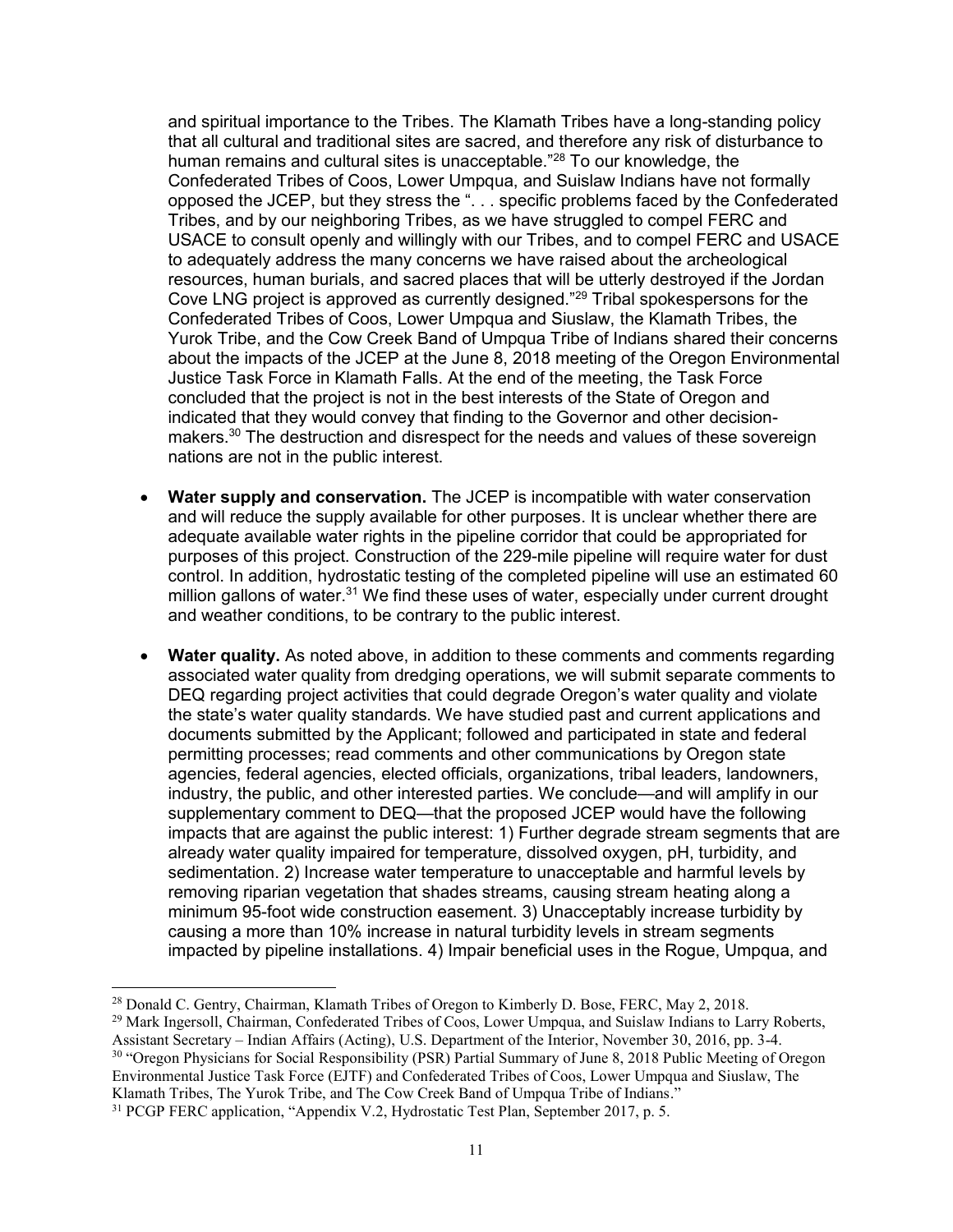Klamath Basins by engaging in blasting activities that will adversely impact surface water and groundwater used for drinking and commercial and recreational fishing. 5) Foul surface and groundwater by failing to adequately prevent herbicides from entering Impaired Waterways or their tributaries, as well as wetlands, again harming the habitat of endangered animals and fish and contributing to the overall degradation of Oregon waters. 6) Foul surface and groundwater by failing to adequately prevent fertilizers from entering Impaired Waterways or their tributaries and other waterbodies. 7) Expose through dredging and filling and other construction activities—both in the bay and along the pipeline—significant amounts of contaminated soils from various current and historical industrial activities, such as timber processing and mining. 8) Risk jeopardizing six major rivers with numerous important values, five by using hydraulic directional drilling (HDD) and one with an open cut across already impaired water.

• **Considerations of property ownership**. These make up a central issue in the JCEP, particularly as it relates to the PCGP. Within its positions on Land Use, "The League of Women Voters of Oregon supports protection of private property rights commensurate with overall consideration of public health and environmental protection."<sup>32</sup> The fact that only a small percentage of private landowners had signed easement agreements by 2016 was a primary reason FERC denied the project's application. An unknown number of landowners have since signed, but many have still refused. The record is replete with landowner concerns specific to the negative impacts the project would have on them and their families and communities. Examples of landowner objections are loss of property and disruption of current and planned use; unwanted use of herbicides on their property; degradation of visual and ambient values; loss of trees and other vegetation; reduction in property value; loss of property marketability; introduction of invasive species; health impacts of methane leakage; risk of explosion and wildfire; risk of erosion and landslides; unwanted encroachment on their property of company employees for pipeline maintenance, and damage to water resources including irrigation; and pollution and interruption of drinking water sources.

An important matter to property ownership is eminent domain. There is significant resistance to the use of eminent domain for a totally private corporate purpose—by affected landowners, but the view is more widely held. Eminent domain as it would be used for JCEP, plus the length of time landowners have been held in limbo because of the project, motivated the Jackson County Commission to make a formal declaration of opposition in 2016. The Board of Commissions stated, ". . . Jackson County opposes the use of eminent domain for private economic gain. . . . Our stance opposing eminent domain for private economic benefit is so strong that we have adopted an Ordinance, codified as Section 216.23 of the Codified Ordinances of Jackson County, specifically opposing it as a practice. Further, in passing Measure 39 in 2006, the people of the entire State of Oregon also made it clear that the entire state was opposed to using eminent domain for private gain."<sup>33</sup> The Shady Cove City Council, serving a small city just south of where the pipeline would cross the Rogue River, has passed three resolutions against the pipeline project, most recently on July 19, 2018. One of several concerns outlined in the resolution is negative impacts on landowners.<sup>34</sup> A recent public

<sup>32</sup> http://lwvor.org/home/take-action/current-positions/.

<sup>&</sup>lt;sup>33</sup> Jackson County Board of Commissioners to [FERC] Commissioners Bay, LeFleur, Clark, and Honorable, and Director Miles, March 17, 2016.

<sup>&</sup>lt;sup>34</sup> Georgia Lawson, "Shady Cove states opposition to proposed pipeline," July 19, 2018, [https://ktvl.com/news/local/shady-cove-states-opposition-to-proposed-lng-pipeline.](https://ktvl.com/news/local/shady-cove-states-opposition-to-proposed-lng-pipeline) City of Shady Cove, Resolution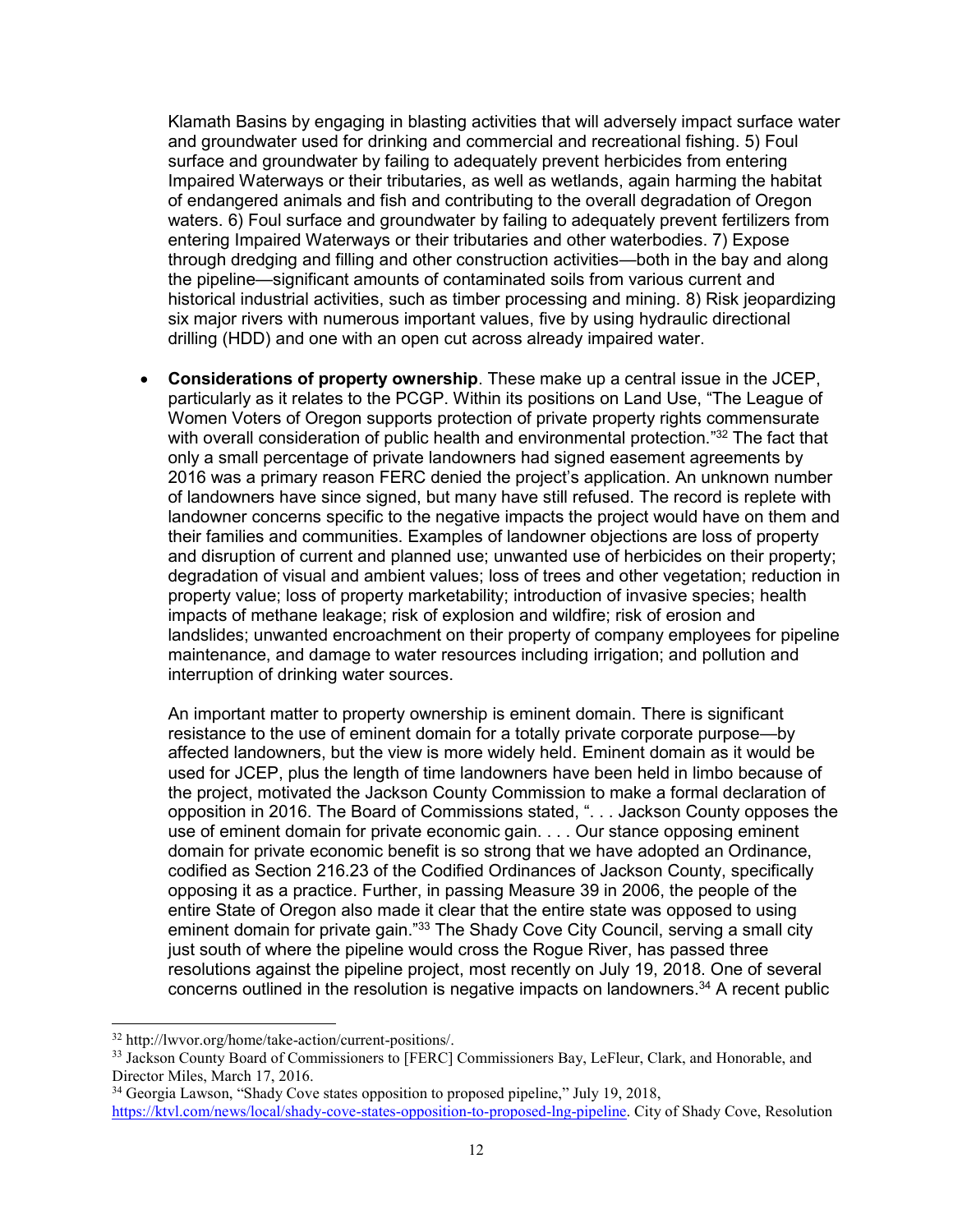opinion poll of Oregonians statewide by Policy Interactive found that 57percent of respondents somewhat or strongly opposed the JCEP, but 66 percent, 9 percentage points higher, said they opposed the use of eminent domain to accomplish the project.<sup>35</sup>

## **SECTION 404 OF THE CLEAN WATER ACT**

## **Jordan Cove Terminal and Liquefaction and Associated Facilities**

The project description in the Public Notice discusses proposed temporary and permanent alterations in the Coos Bay area. Each of these actions has associated short term and longer term effects on the water quality, the water currents, and functions of the wetland areas. The export terminal permit request specific to Corps of Engineers Authority addresses a number of alterations of the bay and associated wetlands that are the result of the request for the terminal and liquefaction facility, the ship access channel from the Federal Navigation Channel, a slip and berth for two vessels and tugs, an offloading facility utility corridor, a barge berth for temporary access, and the South Dunes Site that will house their administrative buildings, gas metering, and housing. The South Dunes site includes filling 2.8 acres of palustrine wetlands and the access and utility corridor affects approximately 0.6 acres of palustrine wetlands. The proposed access channel connecting the slip to the Coos Bay Channel is a massive alteration that is more than seven football fields wide and 22 acres in coverage. The project proposes to dredge this slip and access channel to a depth of 45.2 feet with a 1.7 foot over dredge allowance (46.9 feet). Why is this additional depth necessary for the project? There is no justification for this depth and the ship sizes are not addressed in the document. What do they know about the composition of the bottom sediments? There is a likelihood that they may reach bedrock and this substrate cannot be dredged without hard rock drilling and/or blasting. What sort of management is planned for the sediments? The proposal indicates that a total of 4.3 million CY would be dredged in wet sediments. The process of dredging and the dewatering of sediments to a spoil location will create large areas of impact that are short-term and longerterm. Sediments that are easily suspended will result from erosion at the spoil location even after dewatering. These spoils need to have a detailed management plan as to how to control the release suspended sediments to the area where they are dewatered. In the location of dredging, nearly two acres of submerged eelgrass exists. What sort of recovery program will be used for the eelgrass that is removed, as this should be used as a donor source for any additional restoration planned, such as near the airport.

Moreover, the filling of the upland areas at the Roseburg Laydown area, utility corridor, and South Dunes with dredge materials from the site is not detailed in any fashion to address the dewatering process of the material that is moved. The composition and stability of the area of deposition are to be questioned. A portion of these areas are already wetlands and no mention is made of mitigation for the effects of fill and sloping controls related to those. The slip area is adjacent to a private property called the Henderson Property. What is the anticipated effect of building the barge berth and the slip for ships on the existing wetlands on private property?

**Horizontal directional drilling:** Horizontal Directional Drilling (HDD) operations are proposed at several locations beneath the Coos Bay and Estuary and under portions of the Coos River (Drawings 38 and 40). Although not expressed in the application, given the size of the pipe (36 inch diameter) and the areas estimated for HDD, likely a minimum of > 3,900 CY of sediments

18-19, July 19, 2018.

<sup>35</sup> Policy Interactive, *Jordan Cove LNG (Jan/Feb 2018***,** 

http://www.policyinteractive.org/public/JordanCoveFacilityProposalOpinionSurvey2.14.18.pdf.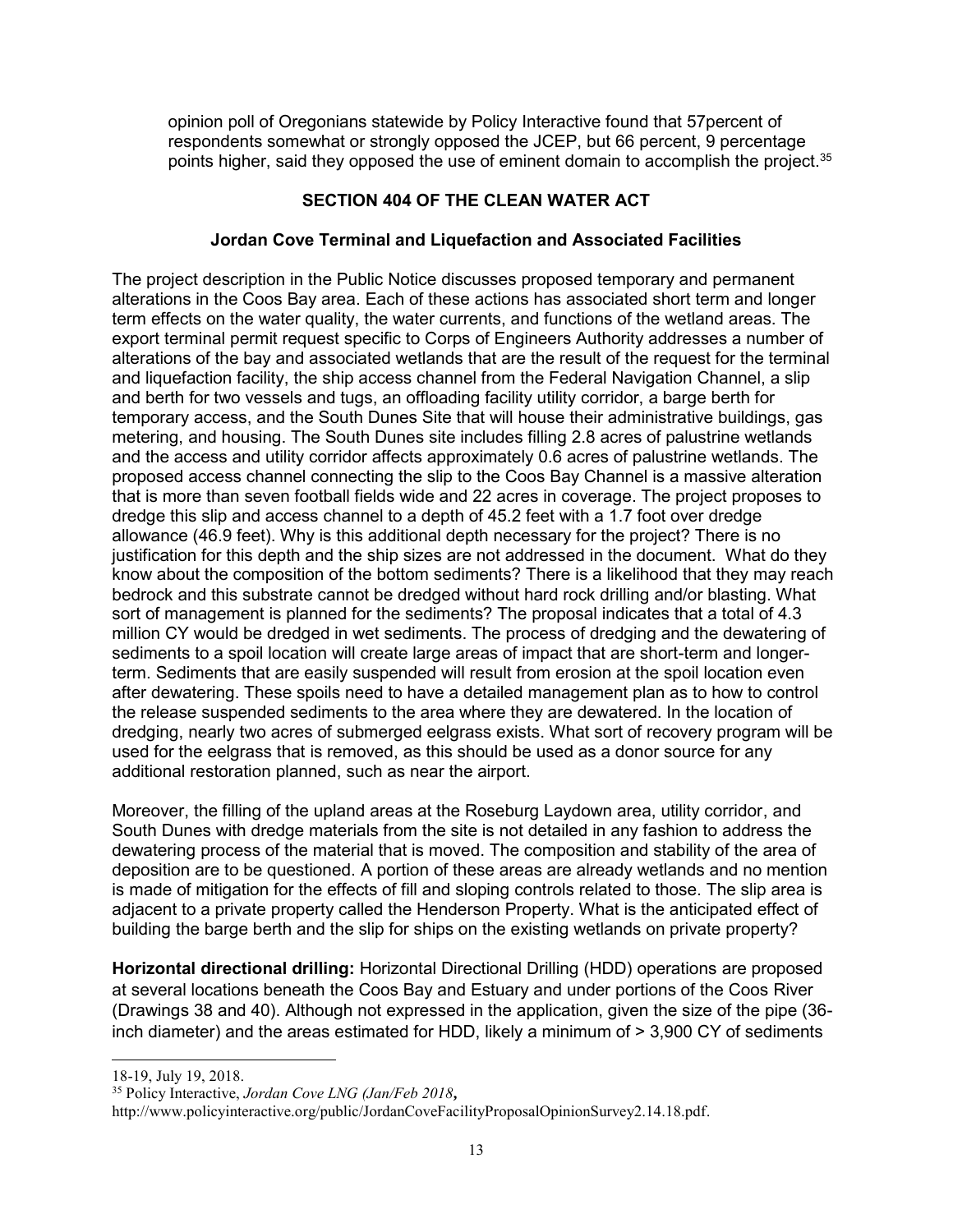will need to be excavated for the pipe lines proposed in the vicinity of the bay. The HDD operations along the pipeline are not detailed to any extent, and at each location, potential risks to the water quality and environment exist from placement of the spoils, and from risks inherent in drilling operation. Where will these sediments be brought to the surface and placed? HDD operations generally require a suite of drilling fluids and the location of drilling places the water quality and organisms in the environment at risk. Moreover, in these drilling operations, there are risks of failure that can lead to release of contaminated sediments and drilling fluids.

### **Pacific Connector Gas Pipeline Issues**

**Contaminated and Toxic Hazards Caused by Dredging and Fill:** The matter of toxic and contaminated materials that would potentially find their way into the numerous water bodies to be crossed by the PCGP is largely dismissed as insignificant by the Applicant. We contend that their investigation and description of potential contaminants is insufficient. The Applicant acknowledges that contamination exists, but claims use of Best Management Practices (BMP) will eliminate significant impacts. As we explain below, our review of project information indicates that they understate, underreport, and under-evaluate numerous potential issues.

"Attachment E: Contaminated Substances Discovery Plan" (of the Section 404 Permit Application for the PCGP) has the stated intent: "to outline practices to protect human health and worker safety and to prevent further contamination in the event of an unanticipated discovery of contaminated soil, water, or groundwater during construction of the [PCGP]." 36 We have several concerns with the thrust of this document and believe USACE should find reason thereby to deny the 404 Water Quality permit JCEP seeks.

First, although in Attachment E, PCGP purports to have evaluated "sites within construction areas" and "sites in proximity to pipeline project area" by consulting DEQ's Environmental Cleanup Site Information Database (ECSI), they conclude "no risk of impact" for each one. The rationale most often provided is that the areas will only be used as pipe yards. We contend that this approach disregards the realities of how dangerous and harmful contaminants are acted upon by ongoing forces such that they can be released to cause deleterious impacts. Contaminated soils do not suddenly become stable and inert once a construction period is over. If that were the case, why would the EPA and DEQ concern themselves at all with contaminated sites, as long as human activity that created that situation has ceased. In fact, the massive disturbance the construction phase of this project would generate is just the beginning of a potential set of cascading and long-term circumstances that likely will degrade our water quality far into the future. Every hard rainfall that sends water, if not mud, rushing across a clear-cut easement and eroding its way down a steep embankment begins a chapter in the story of how this project would exact an unacceptable cost on the waters of the state and nation. And looking only at the construction phase, we are not assured by the Applicant's promise at 5.0 that, when "unanticipated contaminated soil, water and/or groundwater is encountered during construction . . . . All construction work in the immediate vicinity of areas where hazardous or unknown wastes are encountered will be halted" and a long list of measures will be implemented before construction resumes.<sup>37</sup>

More concerning is that Attachment E is silent on other egregious sites of known contamination in close proximity to the pipeline construction route. Human-induced soil contaminants have

<sup>36</sup> Pacific Connector Gas Pipeline, "Section 404 Permit Application, Attachment E: Contaminated Substances Discovery Plan," October 13, 2017, FERC, Docket CP17-494, p. 1.

<sup>37</sup> Ibid., pp. 7-8.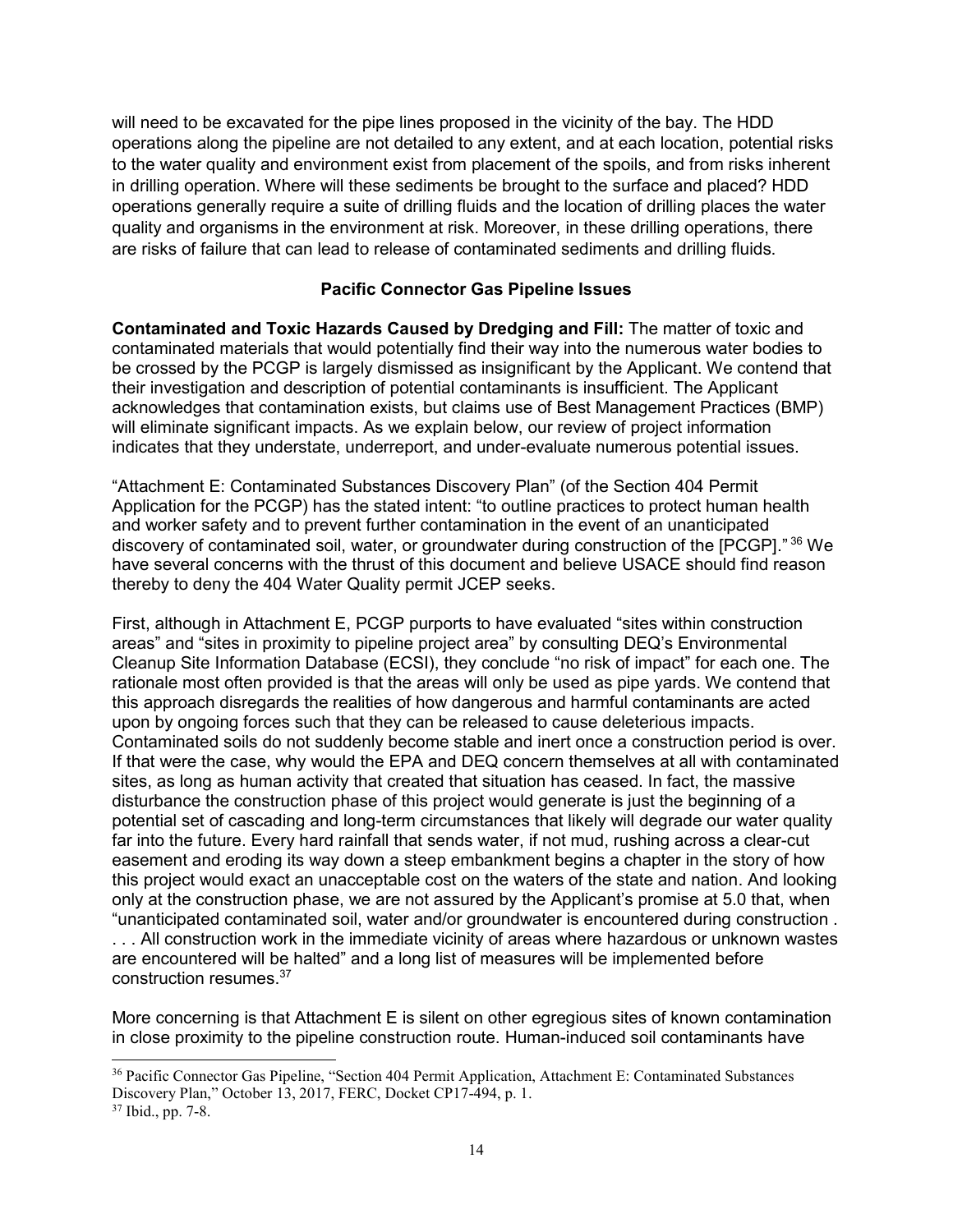been found wherever industrial activity has been done historically. The Applicant has not investigated and reported on the most enduring industry, timber and wood products, beyond the former Weyerhaeuser Containerboard/Mill property in the Jordan Cove area (ECSI Site #1083). In the past, DEQ has found mineral spirits, hydraulic oil, diesel, heavy-oil-range petroleum hydrocarbons, heavy metals, butylated tin compounds, polynuclear aromatic hydrocarbons, polychlorinated biphenyls, and dioxins. The Applicant claims that "The Jordan Cove Meter Station (MP 0.00) is the only location associated with the Pipeline where excavation would have the potential of encountering known contamination." They go on to list nine ESCI or Leaking Underground Storage Tank (LUST) sites, none of which they expect will pose problems. Whether or not they are correct in that warrants further investigation, but what is missing is any mention of seriously contaminated sites that have been under investigation by the EPA and DEQ for decades to the east of the last site JCEP addresses, the Thomason Mining Property near MP 109-10, leaving almost 100 miles (over 40 percent of the total pipeline) without analysis.<sup>38</sup>

There are conceivably several unknown sites of contamination within that segment of proposed pipeline, but there is at least one known site of significance JCEP failed to discuss. A 660-acre site in Klamath Falls formerly owned by Weyerhaeuser and now owned by Collins Company is on DEQ's database (ECSI #655). It is located near MP 198 and bounded on the south side by the Klamath River. The site of concern includes an old landfill, storm water outfall, a sawmill and powerhouse, and sediment. Limited testing has been done and most is over a decade old. But extant test results show that all areas contain multiple contaminants that DEQ summarizes as "petroleum hydrocarbons and constituents; volatile organic compounds; metals." Named contaminants include lead, chromium, manganese, nickel, copper, selenium, zinc, TPD, acetone and methyl-ethyl ketone, methylene chloride, solvents (including trichloroethylene - TCE and perchloroethylene - PCE), 1,1-dichloroethene, TCE, PCE, vinyl chloride, Bis(2 ethylhexyl)phthalate, and arsenic. An excerpt from the ESCI states, "It should be noted that this segment of the Klamath River is listed as water-quality-limited. In particular, total maximum daily load (TMDL) limits for pH, dissolved oxygen, temperature, ammonia toxicity, and chlorophyll-a are exceeded. The primary reasons for this are thought to be unrelated to point sources, and include algae entering the river from Lake Ewauna and Upper Klamath Lake, agricultural runoff, and historic storage and transfer of logs on the river. The Klamath River National Wildlife Refuge is across the river from the plant."<sup>39</sup> The ESCI database entry for the site indicates that appropriate cleanup measures have not been executed due to a disagreement over distribution of responsibility between the former and current owner. The alignment maps are not entirely helpful because MP 198.6-198.8 are missing, but the fact that the Applicant presents no information about this only marginally tested, but clearly contaminated ESCI site, is deeply concerning.

Additionally, the PCGP will be routed near the Red Cloud, Mother Lode, Nivinson, and Elkhorn mining groups, posing the potential for mercury contamination from historic cinnabar mines. The Applicant's consultant, GeoEngineers, conducted sampling and produced a report on their findings in 2007. At 6.2.2 Ecological Health Risk Screening, the report notes, "Mercury was detected in soil and stream sediment samples at concentrations that exceed ecological risk screening criteria at each of the sampling areas, except in presumed background areas. However, the proposed construction should not alter or adversely affect ecological health at the site or downstream areas because appropriate erosion and sediment control measures at

<sup>38</sup> Ibid., pp. 1-6.

<sup>&</sup>lt;sup>39</sup> Oregon Department of Water, Environmental Cleanup Site Information (ECSI) Database Site Summary Report -Details for Site ID 655, Weyerhaeuser - Klamath Falls.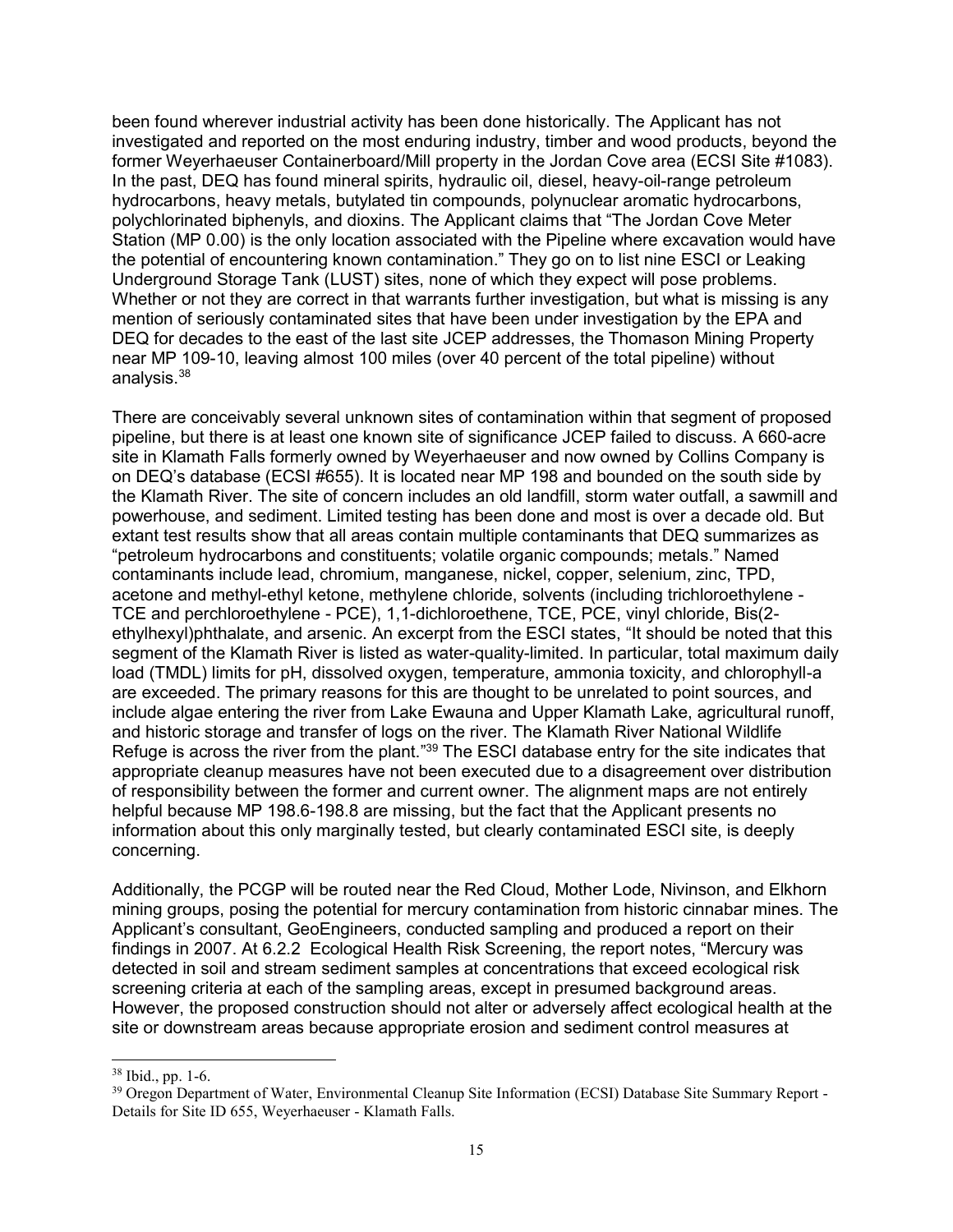upland and in-stream areas will be rigorously implemented in accordance with the PCGP Erosion Control and Re-vegetation Plan (ECRP) and the site-specific erosion and sediment control plan." GeoEngineers concluded: "It is our opinion that the relatively low concentrations of mercury in sediment in the EFCC channel at the proposed pipeline crossing, along with the limited disturbance area (less than 95 linear feet), does not pose a significant risk to downstream human and ecological receptors." <sup>40</sup> We cannot assess the accuracy of Geoengineers findings or conclusions. However, the extent of disturbance required for this project coupled with factors such as the terrain, the potential for collapsing mining structures, and weather conditions over time suggest that at least more thorough study and consideration of operations and cumulative impacts is needed before any water quality permits are issued for this project. GeoEngineers' work was done over a decade ago and some of the information they relied on is quite a bit older.

**Hydraulic Directional Drilling (HDD) Hazards:** HDD is planned for use at several crossings and raises a number of concerns. The Rogue River is known to contain mercury and arsenic from the surrounding soils. The consequences of a frac-out in any location can be significant. If one were to occur at the Rogue crossing near Shady Cove, Oregon, drilling pollutants and the naturally occurring toxic substances could easily find their way into this critical river. Shady Cove is a community of approximately 3,000 residents, most of whom obtain drinking water from private wells. These wells (and many others along the PCGP route) provide the only source of drinking water to residents. There are an estimated 150 wells within a mile of the planned HDD crossing. Several hundred residents obtain drinking water from a private water company that takes water from the Rogue to serve its customers. The Rogue River is also the back-up water supply for the City of Medford. Historically, Shady Cove has had challenges with private wells going dry as the population grew. The aquifer into which private wells are drilled has pockets of water that are interconnected in ways that are difficult, if not impossible, to discern. Drilling or fouling a well in one location could have widespread detrimental effects on wells throughout the system. The Rogue is also home to several species of endangered fish we discuss elsewhere in this comment. Fouling the water of the Rogue and aquifer could have devastating consequences to the drinking water supply and to the local economy which depends on tourism, fishing, rafting and recreation.

Klamath County offers an equally disturbing example of impacts from pipeline activities and an HDD frac-out. Above, we discussed soil contaminants at the Collins Company on the banks of the Klamath River and under a mile from the HDD location for the river crossing. The USACE and DEQ should not consider approving Section 404 and 401 Clean Water Act permits, respectively until a thorough investigation of potential interplay between planned activities and known and unknown potential contaminants has been conducted in any case, but especially given the proximity of a planned HDD crossing. We are uncomfortable with the "self-reporting" approach taken by the Applicant in its "Contaminated Substances Recovery Plan." State agencies are not adequately staffed to conduct monitoring to guard against violations. Responding to degradations with fines and enforcement actions after the fact is not a prudent approach to protect ecosystem services. The critical importance of our water resources and the threats posed by the JCEP are a central reason for our opposition to this project.

**Hydrostatic Testing Hazards:** All 229 miles of pipeline would need to be tested for integrity and leaks. This would be done by hydrostatic testing, i.e., pumping water at high pressure through a run of pipe segments to check for leaks. The Applicant's plans for the hydrostatic

<sup>&</sup>lt;sup>40</sup> "Mine Hazards Evaluation and Mercury Testing at the Red Cloud, Mother Lode, Nivinson, and Elkhorn Mining Groups, Jackson and Douglas Counties, Oregon, August 23, 2007." At Appendix R.2 of PCGP FERC application.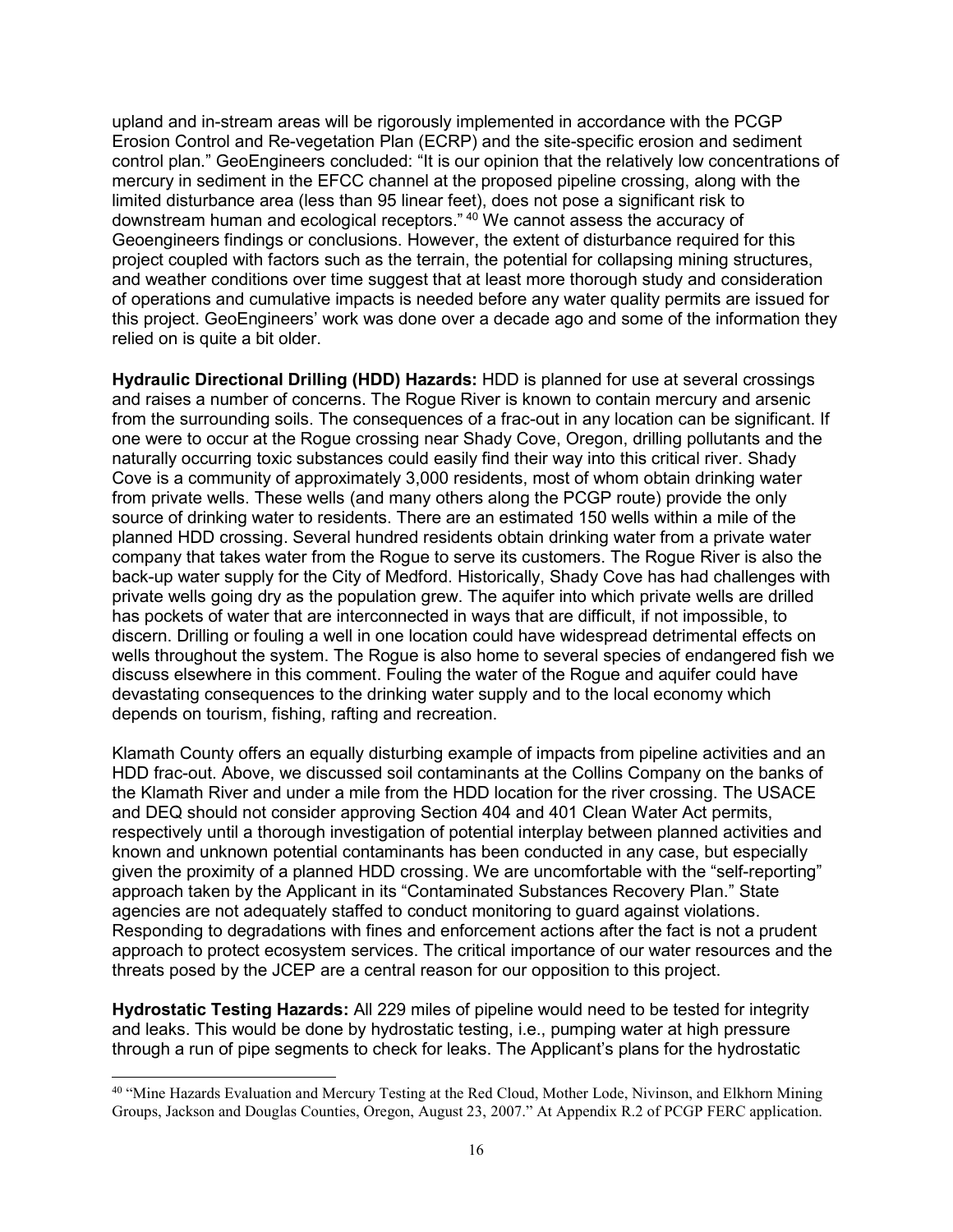discharge structures do not address removal-fill requirements in the construction process. The Applicant proposes to withdraw millions of gallons of water from Oregon waters (including Lake of the Woods, which is protected from water withdrawal by ORS 538.190). It is reasonable to expect that two or more tests could be required in some areas to ensure that the PCGP is leakfree. Some of the water acquired for hydrostatic testing would come from Impaired Waterways and their tributaries. It is also probable that the water table would be significantly impaired, harming wetlands and habitats of endangered species of fish and other animals. The Applicant does not address the impacts of removing such a significant amount of water from Impaired Waterways and their tributaries, such as increased temperature. They are nonspecific regarding the manner and location for removing and returning water used in hydrostatic testing to the watershed. The statement of work includes deliberate contamination with chlorine which will further degrade Oregon's Impaired Waterways and the habitat of endangered species of fish that the State of Oregon has spent so much time, money and commitment to restore.<sup>41</sup>

## **SECTION 408 (33 U.S.C. 408)**

To address their Federal responsibilities with regard to the project, the USACE must consider how the proposed action affects the Federal navigation channel in Coos Bay and Coos River, as well as Federal Dike and multiuse real estate easement within the LNG terminal tank site under 33 U.S.C.408.

The Jordan Cove LNG project proposes to enlarge the Federal Navigation Channel at four locations and the Applicant refers to this as Navigational Reliability Improvements (NRI). The USACE Public Notice states that approximately 700,000 CY of material would be initially dredged to facilitate NRI (p. 4). In their details they account for dredging at four areas. The quantity of sediments indicated by the Applicant in each area does not equal the 700,000 first mentioned, but the quantity adds up to 583,400 as follows: 350,200 CY of sand and soft sandstone at RM 2; 184,000 CY of soft siltstone, sandstone, and sand from an area at RM4.5; an additional 25,200 CY of loose to dense sand to hard sandstone at RM 6; and 24,000 CY of loose to medium dense sand at RM6.8. We are not sure where the remainder of the estimated benthic mass was considered. The method of removal by hydraulic dredging and placement of spoils from these sites includes a complex assembly of pipeline, booster pumps, and positioning within the bay. The Applicant proposes to lay a temporary pipeline along a total distance of  $\sim 8$ miles to the proposed dredge material management area. The removal and disposal of wet sediments will require extensive dewatering, and the project provides no estimate of the proposed methods of dewatering or management of the area where the proposed spoils will be placed. These disposal areas (APCO Sites 1 and 2) are referenced with no clarification of the feasibility of dewatering and moving this quantity of sediment safely to this area at the bend of the bay. Moreover, the Applicant proposes to place future dredged materials during operations that would be part of maintenance of this enlarged Federal Navigation Channel at this same site. The Applicant estimates (p. 7) that maintenance dredging of these areas and other areas of the slip and access channel may yield approximately 37,900 to 49,800 CY every three years. The stability of this area, and the capacity for that area to receive and hold sediments is not considered, and the two sites are surrounded by wetland areas, as well. Has the Applicant considered the potential height of this and how the spoils will be contained and slopes of the placement of the materials? What will happen with storms and rain events on this pile of unconsolidated dredge spoil?

 $41$  Appendix V.2., p. 16.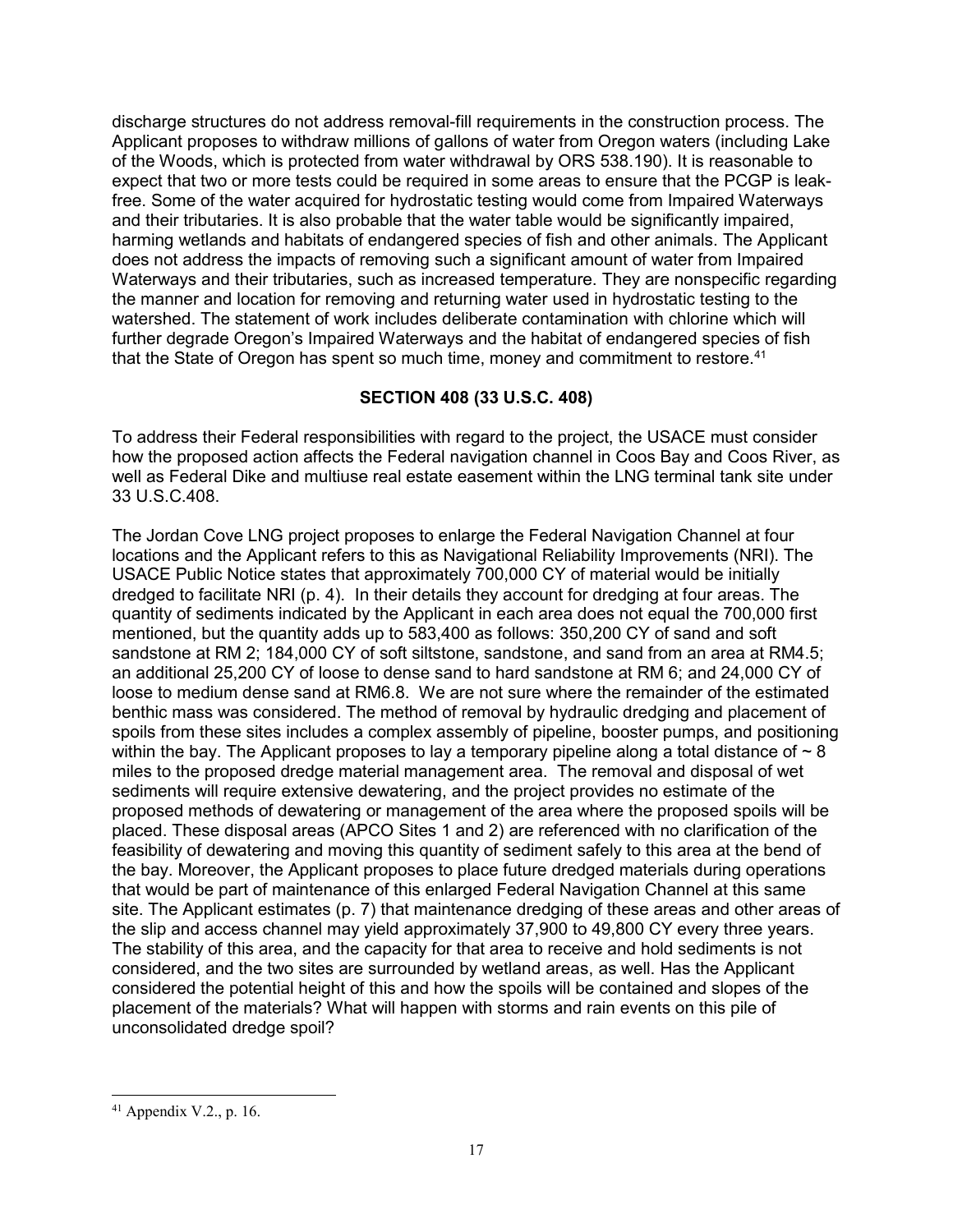The removal with dredging will disrupt the water quality and the natural ecosystem of the sand/silty benthos of the bay. There are considerable areas near the target sites that are index areas for several species of clams and these populations are part of the monitoring program by ODFW (Fig. 1). They report high densities of cockle, gaper, cockle and littleneck clams. In addition to the mollusks, these areas support beds of eelgrass as shown in the Fig. 2 below (p. 18) using data from ODFW in 2014.<sup>42</sup>



<sup>&</sup>lt;sup>42</sup> Oregon Department of Fish and Wildlife (ODFW), "Status of Oregon bay clam fisheries, stock assessment, and research." [Information Report Series draft June 2014]. Oregon Department of Fish and Wildlife Marine Resources Program, 113 pp.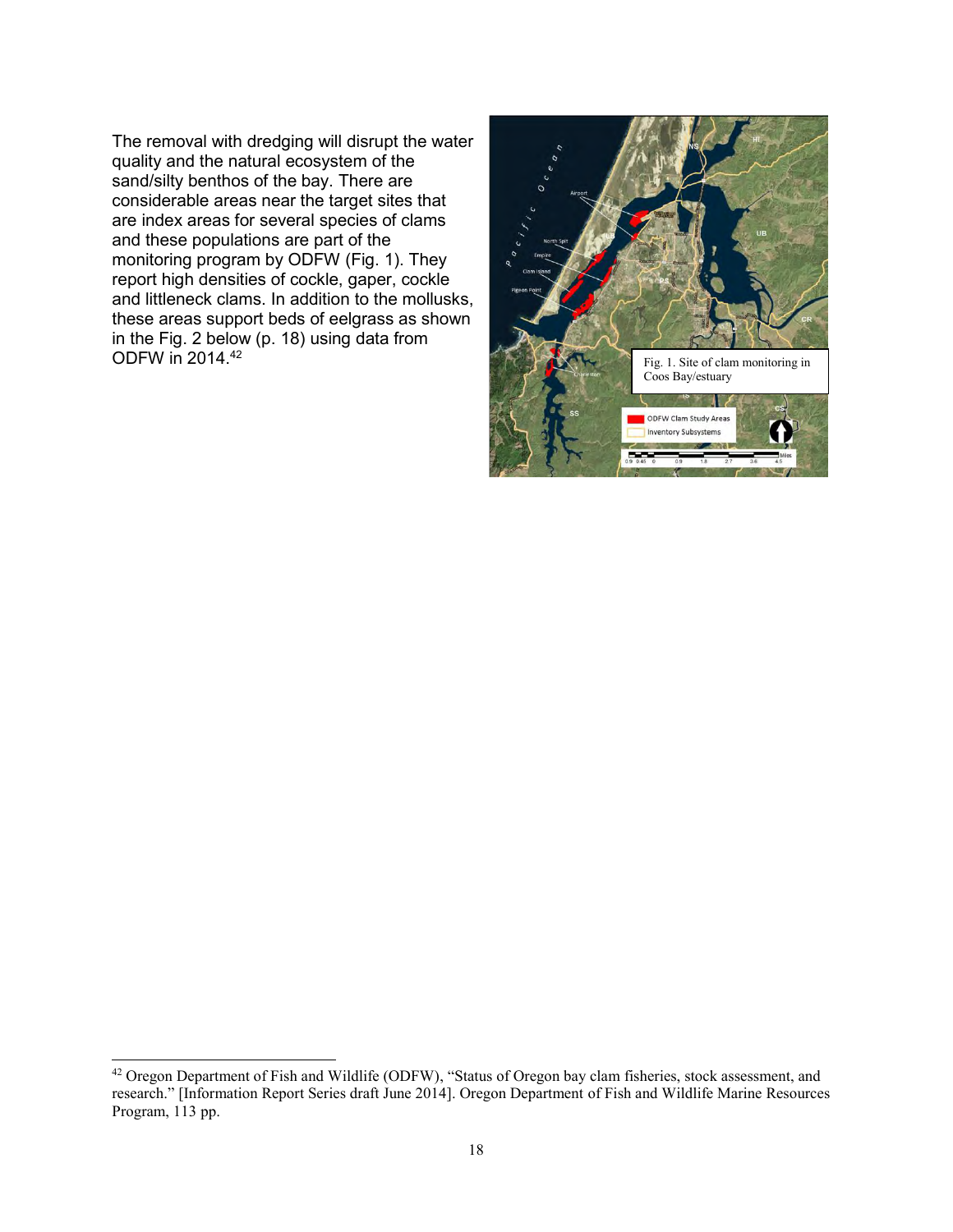

The vessels used for dredging are not identified, only the size of the pipeline to transfer the mass.

These proposed dredge areas are associated with recreationally harvested species of crabs (Fig. 3 below), as well as areas of migration and temporal feeding of fish species.

Many of the regions that are proposed for dredging are important parts of the food base for fish and wildlife as well as human harvest. The direct impact of habitat disruption and elimination will be substantial, and the cumulative impacts of creating deep water habitats where there were more shallow beds and sandy shoals are not addressed at all. These shallow areas are used for a variety of fish species including flatfish and migrating salmonid smolts.

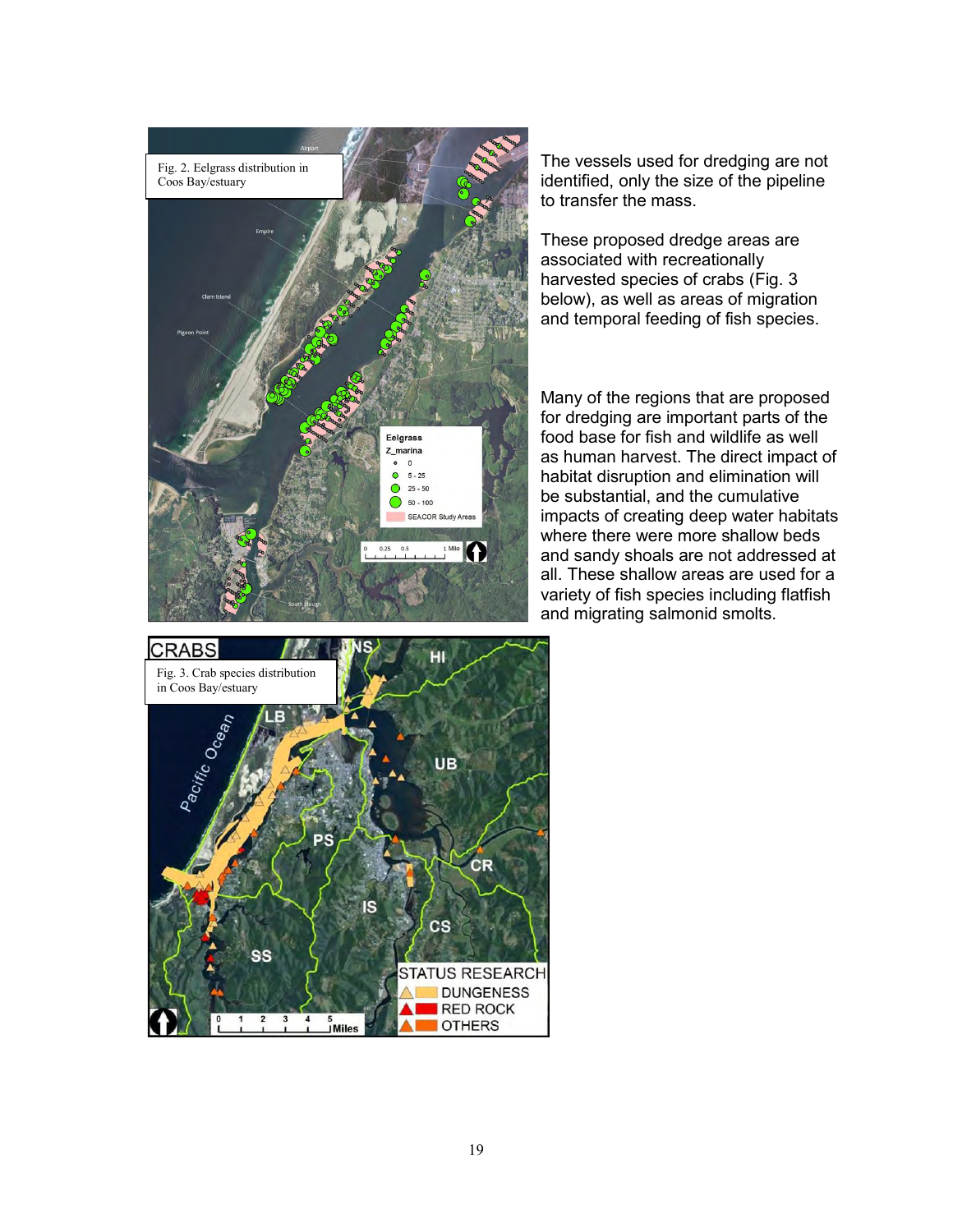#### **MITIGATION**

The League's position is to protect air, land, and water resources and prevent water degradation, and thus we are often skeptical of the practice of replacement mitigation. Small projects such as road improvements use culvert improvements nearby the project to offset the need for additional fill. However, a large project such as this is just cause to stop and consider where the benefits and losses are occurring and address alternative approaches and the cumulative effects of the project. If a project like JCEP is allowed via a permit to negatively impact water needed in one place because the Applicant plans to exert a positive impact somewhere else, the disadvantaged area and all who depend on clean, high-quality water in adequate supply still suffer the consequences. We urge the USACE and DEQ to approach the issue of mitigation and Mitigation Plans with extreme caution.

#### **Mitigation for Loss of Wetlands**

Two areas in Coos County are addressed as mitigation sites for the loss of wetlands from the entire project of PCGP pipeline and LNG terminal. Those mitigations include a proposed eelgrass mitigation site of 6.03 acres near the airport terminal across the bay from the LNG terminal, and the 100-acre proposed Kentuck mitigation project. Both sites contain wetland values that will be affected or destroyed by the projects. We question why this approach was even considered.

**Eelgrass site:** Eelgrass beds have an important role in the life cycles of fish, invertebrates and wildlife species. Because eelgrass is a rooted plant, it performs a vital function of stabilizing coastal sediments, preventing erosion. The eelgrass community provides direct and indirect food and cover for many marine species. Because the proposed development permanently destroys 1.9 acres of eelgrass, the developers propose to mitigate this through development of a larger eelgrass habitat across from the project that is currently an estuarine tideflat area south of the western tip of the North Bend Airport runway (Drawings 1, 4, 10, 11). The eelgrass mitigation site chosen already has some eelgrass associated and there are wetland values associated with the mud flats area that is proposed to be altered from its existing slope draining toward the north east (Drawing 12). What about the losses of existing productive habitat that is destroyed to create this new eelgrass area? The proposed removal of sediments to change slope will destroy any biota and infauna in that habitat. What about the eelgrass that is in the mitigation site? Will this be recovered and if so, how? The shape of the structure proposed appears to be more of a pond environment with sharp slopes to a depth of -2 feet below mean tide. Likely that feature would provide a trap for invertebrate or vertebrates with tidal receding. Where will the sediments removed from this be placed? What are the procedures that will be used to change the slope and develop this site? What basis is there for this design? Furthermore, what will be the source of eelgrass used to seed this area as proposed on page 6 of the Public Notice with mention of transplant shoots and plugs from donor sites. Are they going to recover the eelgrass removed from the North Spit area and place it at this location? The biology and habitat requirements and constituents of eelgrass communities is complex and the biologists in the bay have been working to restore and reestablish these communities throughout the bay and estuary. The project needs to consider carefully the cumulative effects of destruction of eelgrass and how restoration practices should be accomplished using a careful scientific approach.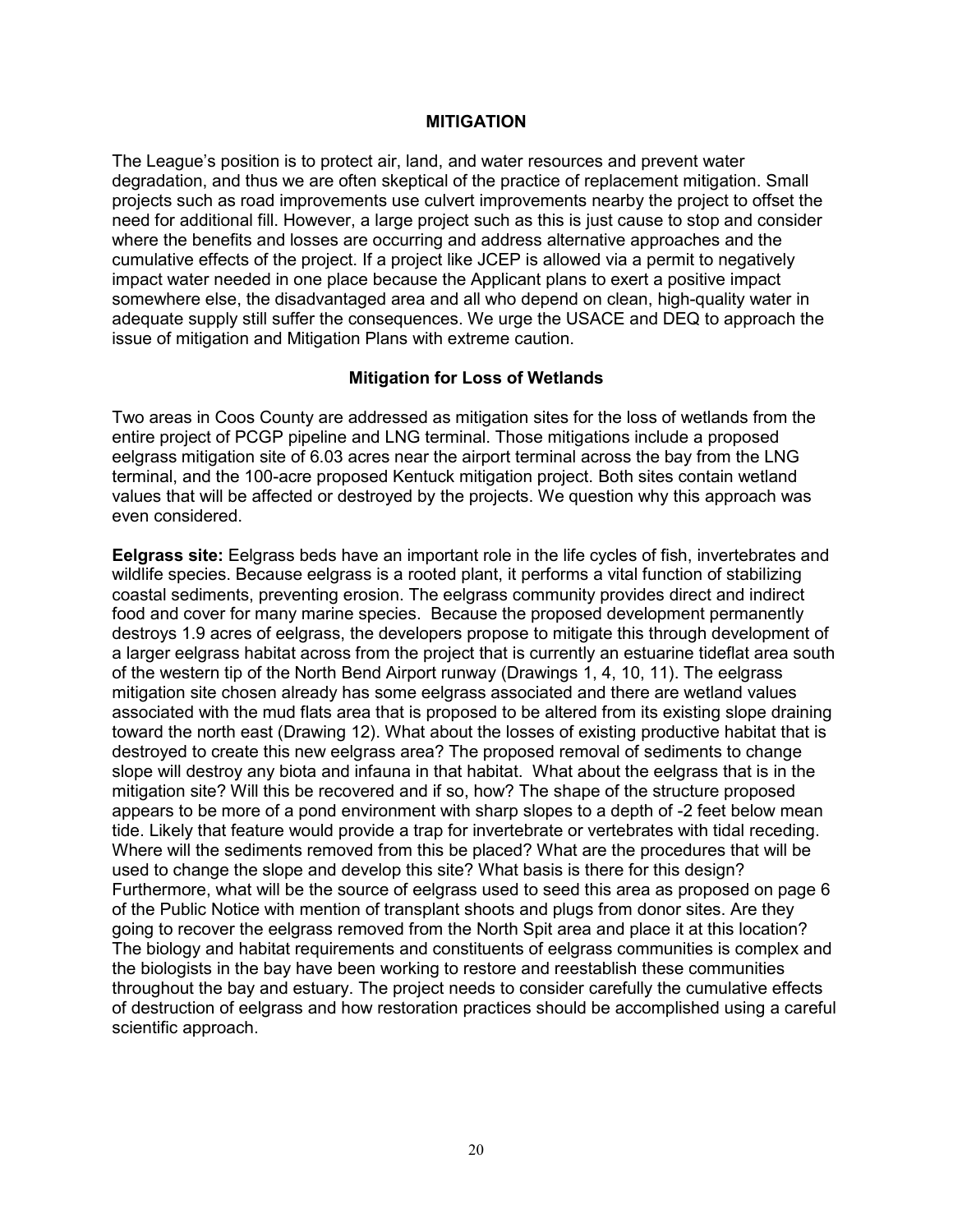According to the recent documentation provided by the Partnership for Coastal Waters Data Sources in their Chapter 13: Clams and Native Oysters in the Coos Estuary, the area of the mitigation site near the airport is adjacent to an area with native oysters and clams (Fig. 4).



**Kentuck inlet:** The mitigation project at Kentuck has been proposed as a way to dispose of massive quantities (300,000 CY) of unconsolidated sand and silty sand sediments from dredging operations in the Coos Bay areas, but also as wetland mitigation for the loss of all wetlands throughout the disruption of wetland, riparian and associated areas as a result of the 229-mile pipeline project across the state. The mitigation put forth in the Public Notice contains no discussions of alternatives to this approach for the project or any other potential mitigation along the pipeline swath. Moreover, the Kentuck site already has substantial existing freshwater wetland values in this palustrine wetland/forest and its vegetative cover is used by migratory and resident wildlife and game, and associated hydrological values. Where is the actual accounting of wetland loss and gain with this proposal? The eelgrass mitigation project at least proposes (p. 6) to provide a mitigation ratio of 3:1 to create 6 acres of eelgrass near the airport within a 9.3-acre site to replace the 1.9 acres of eelgrass destroyed on the north spit. Where is the accounting for this proposed freshwater/estuarine wetland?

The concept of reconnecting Kentuck Creek and slough within the Kentuck watershed to provide a wider wetland area rather than the narrow corridor that exists is a reasonable proposal, but the methods and design of the project fail to capture the full potential of this mitigation opportunity to further upstream mitigation. The fill of 4.3 acres proposed through construction of a high elevation dike or permanent levee around the area is not clear. The Applicant should provide the rationale for the need to reconstruct the dike and impact these wetlands to accomplish a re-connection of this area with the waterway. The Public Notice indicates that the project will be re-graded to allow for re-connection of water flow and distribution (Drawings 14015), but no details are provided as to how this activity will be done. If this change in slopes were to be accomplished using dredge materials, there are significant differences between the sediments from the dredge material and those of the existing wetlands they are altering and reconnecting. There are other confusing components of the proposal such as the new levee approximately 50-foot wide and 1,100-foot long across the NW portion of the Kentuck Project site (Drawing 15). This proposed action appears to be coupled with a plan to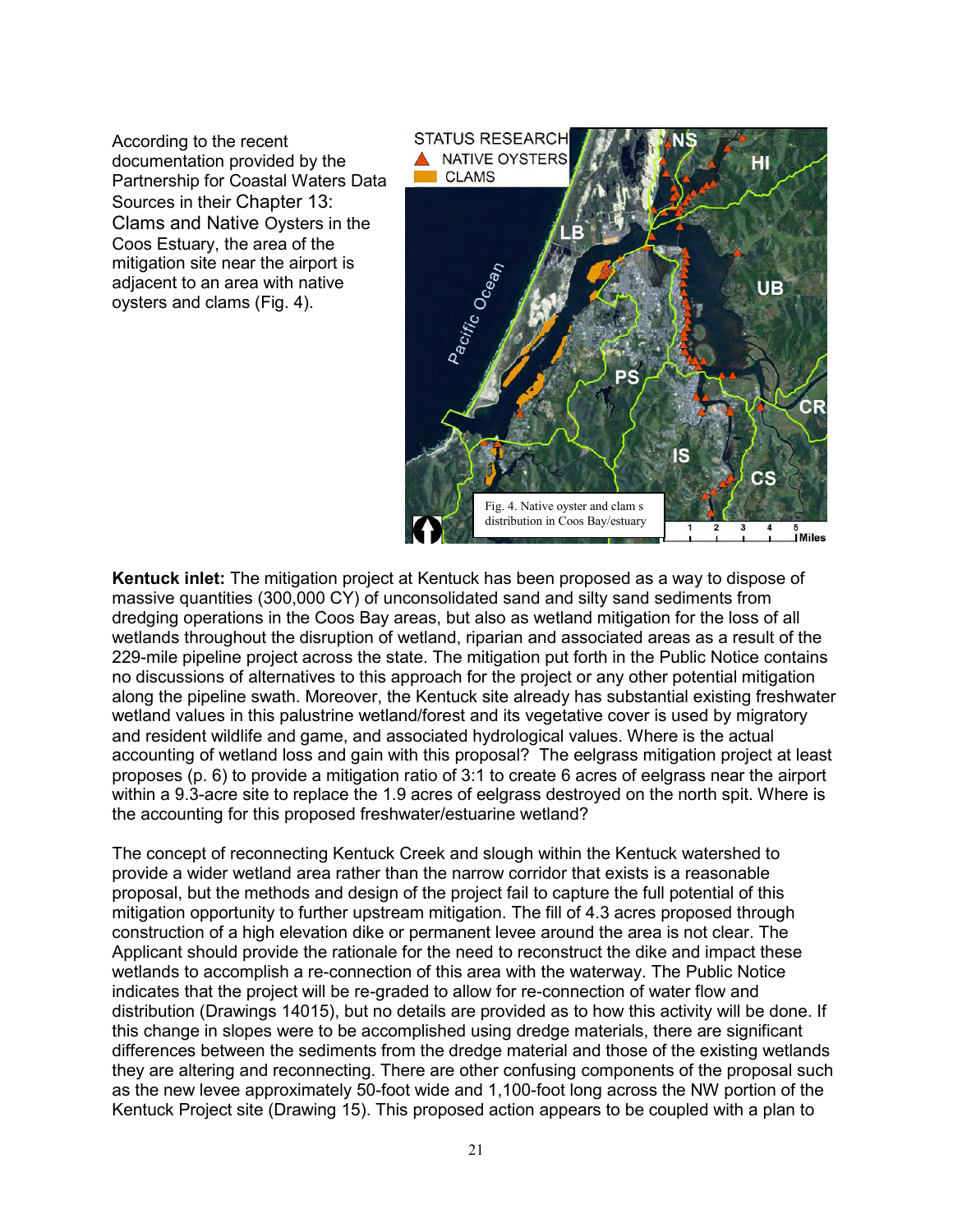remove an approximately 1,500-foot long segment of the existing Kentuck levee upstream from the proposed new levee (Drawing 15). The Public Notice does not provide any rationale for this proposed action.

Moreover, the entire project poses a large risk from transporting the dredge material across the bay and navigation channel via scow, then through the temporary dredge transfer line, and then hydraulically pumped to the Kentuck mitigation site. There are no details for the protection of water resources during this activity, and a total absence of consideration of alternative sites or methods. The Public Notice (p. 4) states sediments destined for the Kentuck Project site will be transported using scows that will be moved to a location east of the Coos Bay Channel and the sediments on the scows will then be hydraulically pumped to the Kentuck mitigation site via a 1.3-plus mile-long pipeline. The pipeline route will traverse intertidal and shallow sub tidal portions of the estuary between the Coos Bay Channel and the Kentuck Project Site (Drawing 1). The lack of details and inherent risks of water movement and pipelines poses threats to any of the resource values in the region of the transfer. There are mariculture operations in the bay area nearby the Kentuck Inlet, and other fish and shellfish habitats and other wildlife habitats that can be affected by disruptions associated with transfer and logistics of sediment movement and dewatering.

### **SAFETY ISSUES AND CUMULATIVE IMPACTS**

Finally, we address several safety and cumulative environmental aspects of the project proposal of concern to the League of Women Voters that appear to lack sufficient detail regarding management and consideration.

**Pipeline Accidents:** It is a well-documented fact that pipelines leak methane, a potent greenhouse gas and pipeline accidents occur, as well. An estimated \$1.1 billion worth of natural gas (17.55 billion cubic feet) leaked from pipelines in the U.S. between 2010 and 2017, contributing global warming potential equal to that of a coal-fired power plant operating for a year. During that same period, pipeline incidents resulted in almost 100 deaths, injured 500, and forced the evacuation of thousands of people.<sup>43</sup> The fact that almost the entire 229-mile PCGP will be built to Class I standards in terms of pipe gauge and weld standards increases the risks of leaks, explosions, and gas fires which may also spread to structures and ignite wildfires. The U.S. Department of Transportation Pipeline and Hazardous Materials Safety Administration (PHMSA) reported in a letter to Congress in 2013 on a variety of scenarios that raise the likelihood of pipeline incidents, several of which match the Applicant's pipeline construction and routing plans.<sup>44</sup>

The PHMSA letter stated that "Hazardous liquid pipeline operators reported 5,094 accidents from 1991 to 2009 and 2,653 exceeded PHMSA's significant incident threshold. The PHMSA determined that 13 accidents from this time period occurred at inland water crossings. All 13 failures exceeded PHMSA's significant incident threshold. . . . A depletion of cover, sometimes in the waterway and other times in new channels cut by flood waters, has been a factor in all 13 of these failures." Applicant's project anticipates almost 500 stream crossings.<sup>45</sup> The PHMSA Report goes on to identify that one incident occurred in a buried pipeline water crossing that had

<sup>43</sup> Jonathan Thompson, "A map of \$1.1 billion in natural gas pipeline leaks," *High Country News,* November 29, 2017.

<sup>44</sup> U.S. Department of Transportation Pipeline and Hazardous Materials Safety Administration to U.S. Congress, August 27, 2013.

 $45$  Ibid., p. 7.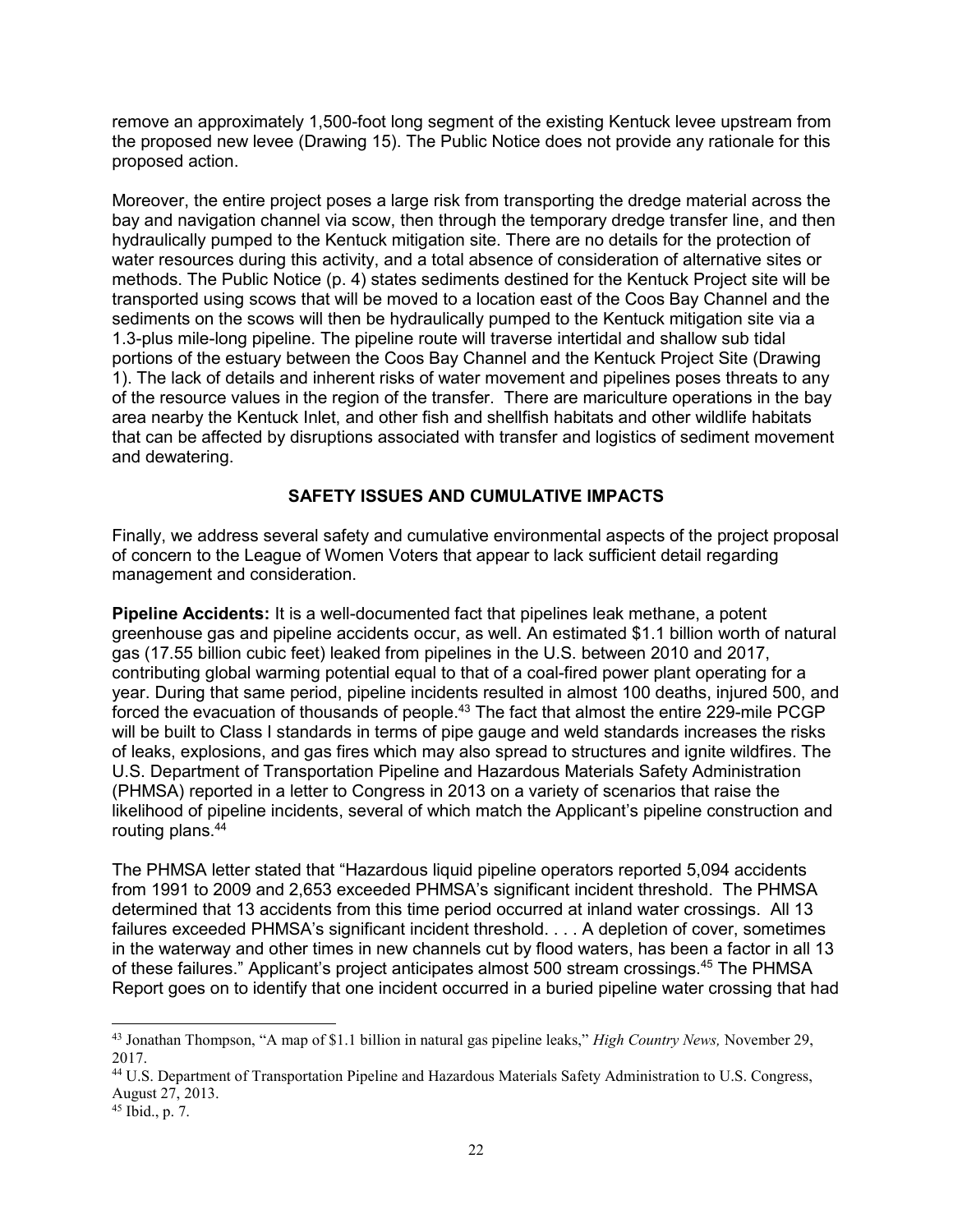a defective weld. Two incidents resulted from internal corrosion, one was caused by scouring during flooding, and two were caused by failures at the girth weld as a result of external loading caused by exposure to flood conditions.<sup>46</sup> The 36-inch pipeline proposed by Applicant will have thousands of such welds, all of which will be installed at the lowest allowable standard (Class 1), making each weld more susceptible to failure.

**Geological and seismic attributes:** The Cascadia Subduction Zone in which the JCEP is proposed to be constructed must be seriously considered in evaluation of this project. Regarding the PCGP, Steve Barlett, Associate Professor of Civil Engineering at the University of Utah, stated, "If an earthquake occurs, high-pressure gas lines are one of the most important items to protect. If they rupture and ignite, you essentially have a large blowtorch, which is catastrophic." He noted that pipelines are generally installed to withstand some ground movement, but cannot withstand extreme shaking and instantaneous impacts such as drops of earth of several feet that are characteristic of major earthquakes. <sup>47</sup>

The Coos Bay/ Pacific Ocean adjacent to the Bay is an area that has active seismic events. A summary of those that have occurred between 1969 and 2015 is provided in Fig. 5, left as detailed in the "Physical Description in the Coos Estuary and the Lower Coos Watershed."<sup>48</sup>



The underlying geology of the Coos estuary and surrounding watershed results from the tectonic interactions between the Pacific, Gorda, Juan de Fuca, and North American (i.e., North American continent) tectonic plates, and oceanic spreading from two ridges (Juan de Fuca and Gorda) as detailed by Rumrill (2006)<sup>49</sup>. Along the Oregon coast, pressure from these

The bay itself has several faults as shown in the map below. Some have triggered significant earthquakes of 6.0 or more. One fault in particular is located at the proposed location of the LNG facility at Jordan Cove (Fig. 6).



tectonic movements of the earth's crust have resulted in the folded and warped outer continental shelf margin and cycles of long term, incremental uplift of the coastal lands followed by rapid subsidence events as earthquakes.

<sup>46</sup> Ibid., p. 8.

<sup>47</sup> U News Center, University of Utah, "Protecting Pipelines from Earthquakes," October 2, 2012.

<sup>48</sup> <http://www.partnershipforcoastalwatersheds.org/>

<sup>49</sup> Rumrill, S. 2006. *Ecology of the South Slough Estuary: Site profile of the South Slough National Estuarine Research Reserve*, South Slough National Estuarine Research Reserve, 259 pp.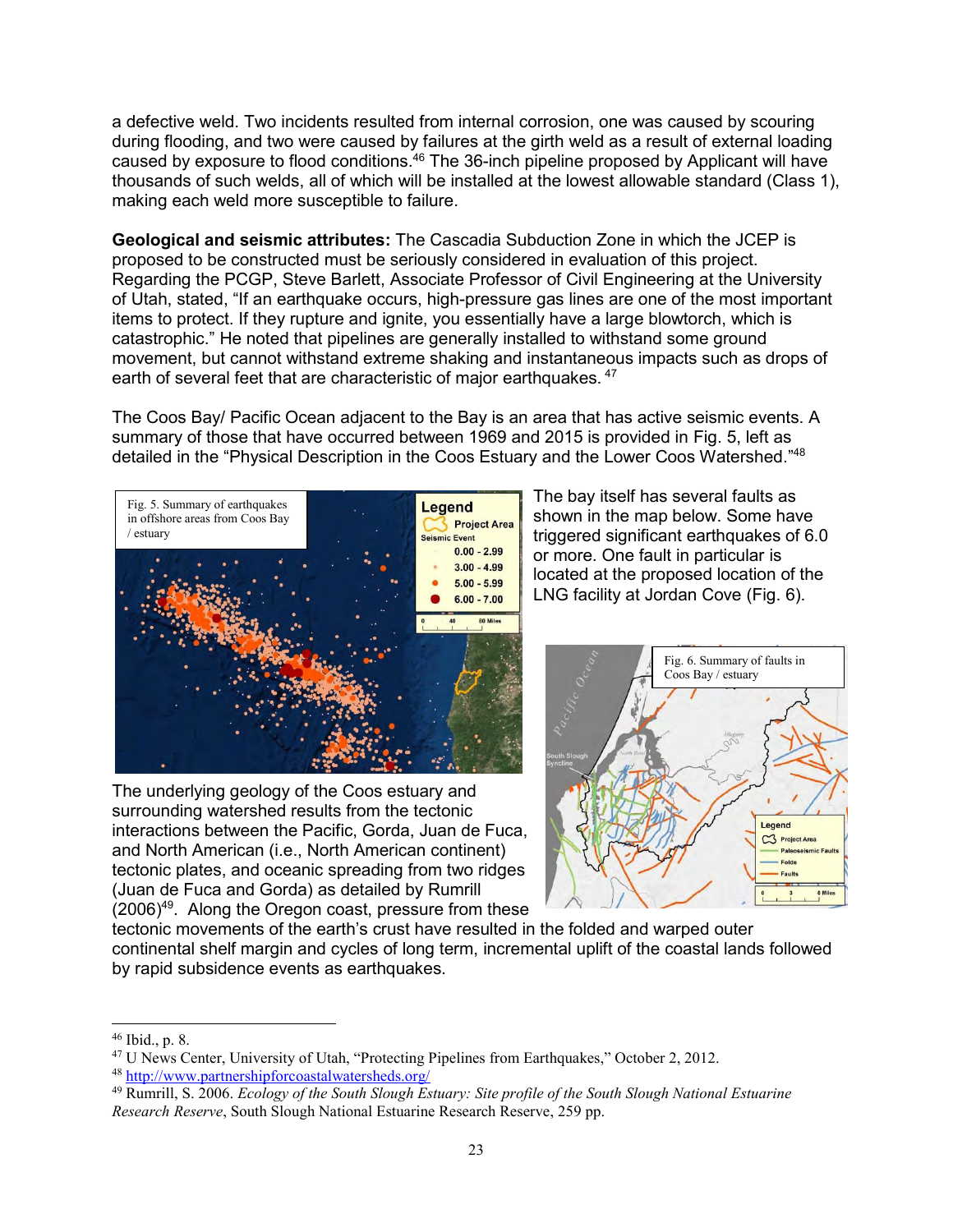According to Brad Avey, Director and State Geologist, Oregon Department of Geology and Mineral Industries (DOGAMI), Resource Report 6 - Geological Resources (of the FERC application) is incomplete. Mr. Avey submitted his comprehensive comments to the Department of Energy on November 6, 2017.<sup>50</sup> His letter outlines 51 individual substantive concerns about information and design deficiencies. It does not appear that the Applicant has responded to date. The same version of the Report Mr. Avey would have reviewed (September 2017) is posted at the company website without update. Appendixes Mr. Avey indicated were missing at the time are still not available. Although we are not geologists, our review of Mr. Avey's letter reveals even very basic deficiencies such as consistent reliance on outdated scientific information, a problem we have observed in other areas of the application, as well. We urge the USACE to ensure that all information necessary to assess important safety and matters such as essential seismic concerns is available, complete, and that issues are adequately addressed before any permits governed by the Public Interest Review are issued.

**Access to and from of the Coos Bay and Estuary by vessels and air traffic:** Additional constraints regarding access of the proposed facility are of concern as the project is situated on the outside corner of a bend in a navigation channel that supports large deep draft vessel traffic upstream from the proposed facility. The entrance to the bay and navigation channel from open waters has a history of problems since the time of early navigation into the bay due to the nature of shore winds, and sea conditions; these problems continue to the present. There is a 90 degree turn from the entrance into the bay, and then another bend near the proposed site that other ship traffic, including commercial and recreational uses, must navigate past to enter the Coos Bay, North Bend harbor.

The Southwest Oregon Regional Airport that serves the greater Coos Bay/North Bend area is a short distance across the bay from the proposed LNG facility. The flight approach varies with weather, but often the approach is over the bay and north spit area. Commercial flights from San Francisco, Denver occur regularly, and the airport is waiting to hear about a potential grant to restore regular commercial service to Portland. In addition, there is a large number of general aviation flights and freight activities as well as Coast Guard operations that occur at the airport each day. What sorts of safety measures will be in place for flights and flyways after construction and operation of the facility?

**Derelict infrastructure and potential for partial completion of projects:** There is concern of the potential environmental and human risk of partially completed projects, if there were construction, and unforeseen events that caused for abandonment of the facility or any of the infrastructure to and from the terminal including the pipelines. What would result if any stage of the project were abandoned, and who would assume the risk and responsibility of containment or removal?

### **IN CONCLUSION**

It is essential that USACE, DEQ, and other state and federal agencies conduct comprehensive and collaborative reviews of the potential impacts of the proposed PCGPL project to fully assess whether or not the proposed project complies with the federal Clean Water Act and all other applicable state and federal standards and permitting requirements. Moreover, the League of Women Voters at all levels believes that democratic government depends upon the informed and active participation of its citizens. This requires that governmental bodies protect the people's right to know by giving adequate notice of proposed actions, making public records

<sup>&</sup>lt;sup>50</sup> Brad Avey, DOGAMI to Sean Mole, Oregon Department of Energy, November 6, 2017.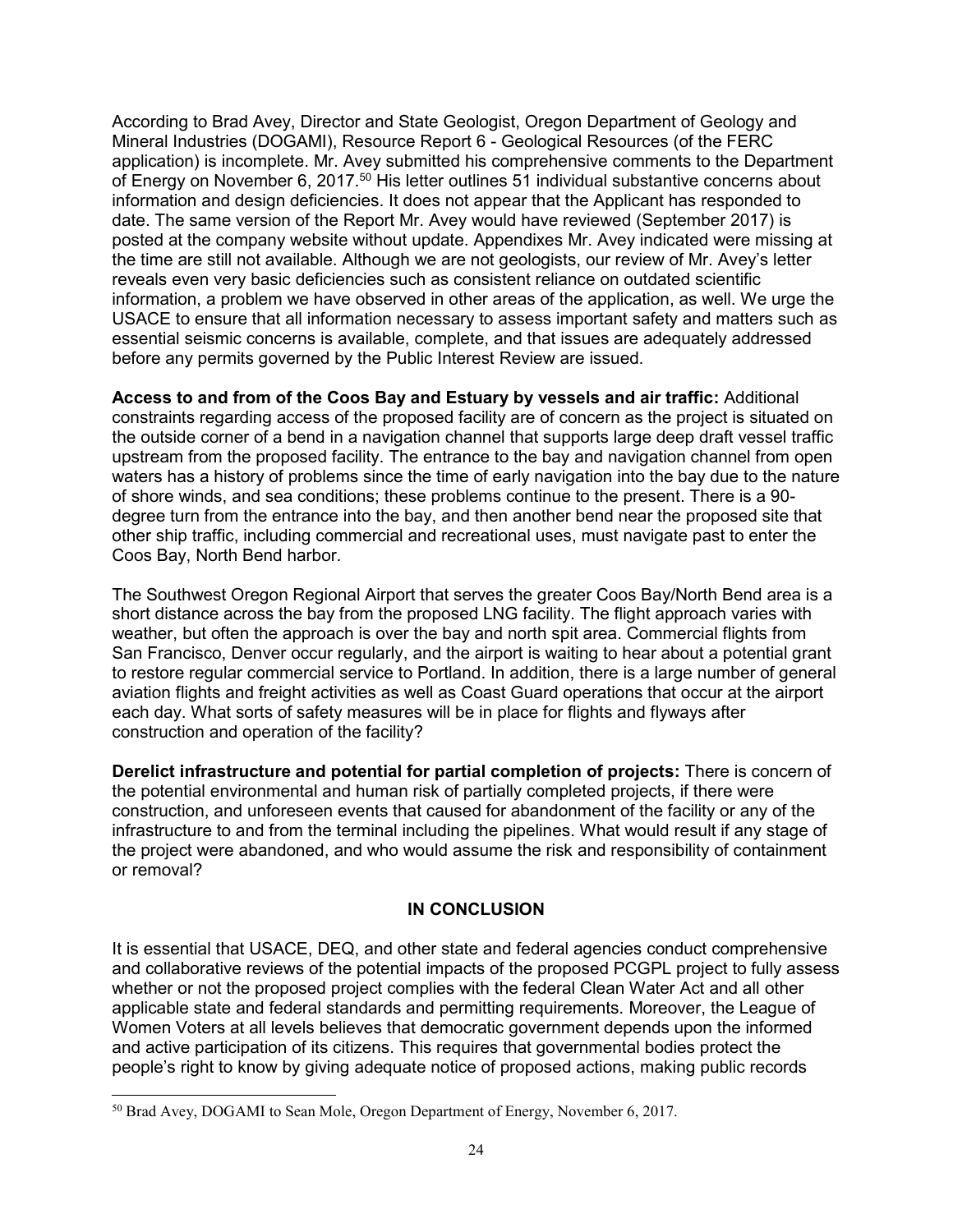accessible, and providing adequate and appropriate opportunities for the public to provide input on matters that will affect them. We respectfully request that the USACE and DEQ consider holding public hearings in at least the four counties that will be impacted directly by the JCEP. We request this input option to ensure that people who find offering their comments verbally more effective than Internet-based or in writing are able to do so. Hearing sites should be selected so that they are in close proximity to project activities to allow participation by those who would be most heavily impacted. Given that major impacts of the proposed project would have significant relevance to all Oregonians, we request that at least one public hearing be held in each of the northern and eastern parts of the state.

The League of Women Voters is a volunteer organization without any motive other than to work for the best interest of all our citizens. Thank you for accepting and considering our thoughts and concerns and thank you for your service.

Sincerely,

Susan Monston

Susan Thornton, President, League of Women Voters of Coos County PO Box 1571, Coos Bay OR 97420

Jackie Clary

Jackie Clary, President, League of Women Voters of Rogue Valley PO Box 8555, Medford OR 97501

Leslie Lowe

Leslie Lowe, President, League of Women Voters Klamath County 8880 Tingley Lane, Klamath Falls OR 97603

Jenny Carloni

Jenny Carloni, President, League of Women Voters of Umpqua Valley PO Box 2434, Roseburg OR 97470

Cc: Governor Kate Brown Secretary of State Dennis Richardson Treasurer Tobias Read Senator Ron Wyden Senator Jeff Merkley Congressman Greg Walden Congressman Peter DeFazio Oregon Senator Dallas Heard Oregon Senator Dennis Linthicum